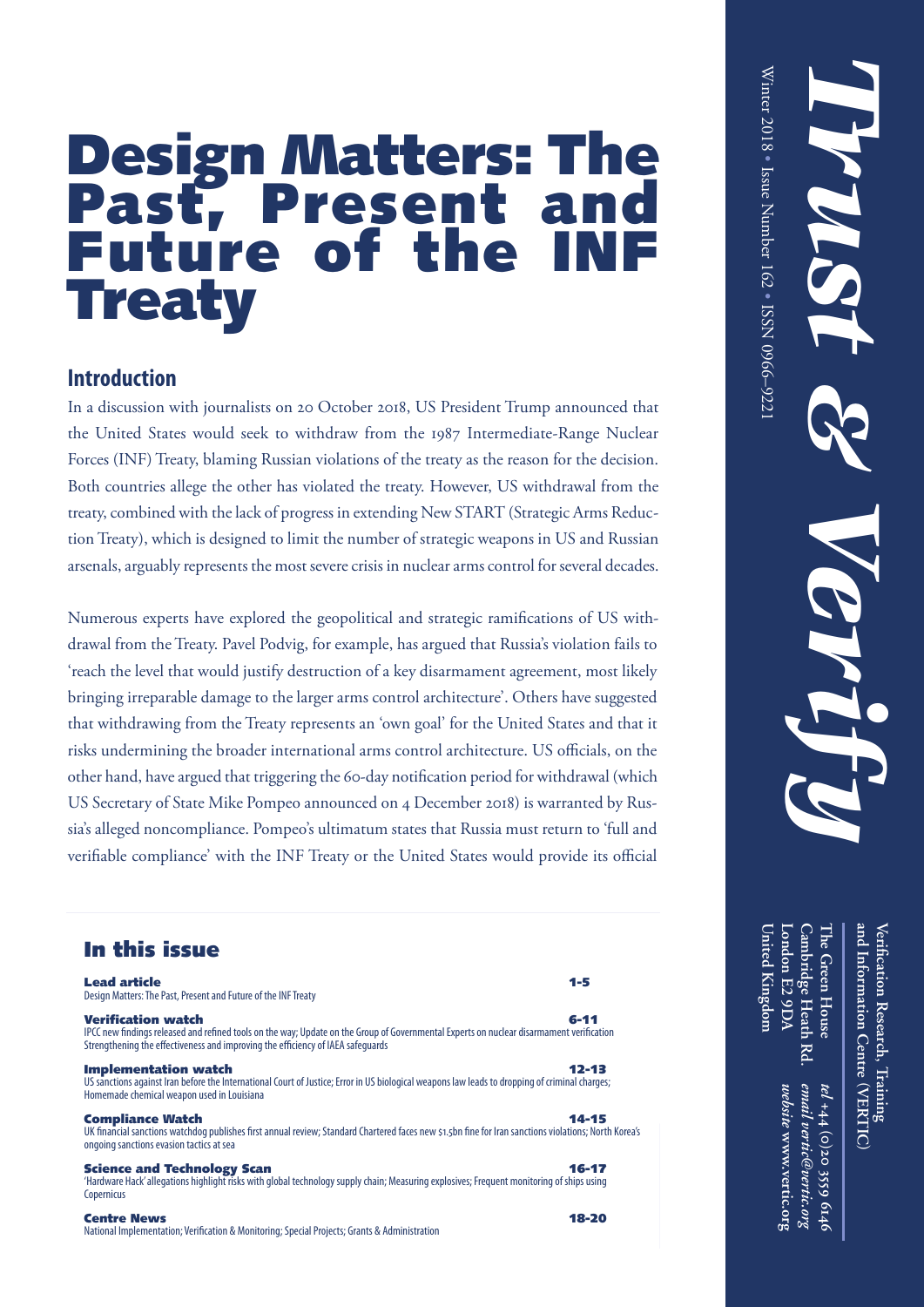notification of withdrawal from the Treaty, in accordance with Article XV, par. 2. As outlined in the Treaty, withdrawal enters into effect six months after this notification, which must include 'a statement of the extraordinary events the notifying Party regards as having jeopardized its supreme interests'.

While much has been made of the political failures that have contributed to this crisis, what has been largely ignored in the debate is the part played by weaknesses in the structural design of the INF Treaty itself. This article examines the structural design of the INF Treaty and argues that its flaws specifically the sunset of its verification regime in 2001—has contributed to the difficulty in addressing allegations of noncompliance within the current arms control framework. This design flaw also conditions the prospects for the INF Treaty regime moving forward amid heated debates concerning the appropriateness of withdrawal, amendment or replacement of the Treaty and the respective consequences for the future of nuclear arms control.

### **Origins of the INF Treaty**

The INF Treaty was designed to address 'intermediate nuclear forces'—ground-launched ballistic missiles (GLBMs) and ground-launched cruise missiles (GLCMs) with ranges of between 1,000 and 5,500km—and their destabilizing consequences in the European theatre. From the outset of informal, bilateral negotiations in 1980 to limit intermediate forces, verification of an agreement to address these types of weapons represented a central concern. Six years of formal negotiations took place concerning the timeline and benchmarks related to the removal of intermediate systems, their deployment beyond Europe and the inclusion and design of the verification regime, as well as the creation of the Special Verification Commission (SVC) 'to meet at the other party's request' as a forum to resolve implementation and compliance issues (Article XIII). The Commission was also charged with interpreting the Protocol on Inspection and outlining the characteristics and use of inspection equipment.

In its first two decades, the INF Treaty represented a significant—and, arguably, the signature—achievement of arms control. Following the Washington Summit in 1987, approximately 2,600 missiles were dismantled during the threeyear elimination period. The INF Treaty was also part of a broader suite of European and transatlantic arms control agreements, including the 1992 Treaty on Conventional Armed Forces in Europe (CFE) and 1991 Strategic Arms Reduction Treaty (START I). As Daryl Kimball and Kingston Reif note, the INF Treaty also 'marked the first time the superpowers had agreed to reduce their nuclear arsenals, eliminate an entire category of nuclear weapons, and utilize extensive on-site inspections for verification'. The Treaty was also multilateralised following the end of the Cold War with the inclusion of Belarus, Kazakhstan and Ukraine.

### **The design of the verification regime**

Among arms control agreements, the INF Treaty embodied a credo repeated often by President Reagan in the course of arms control negotiations: 'trust but verify' or, in the original Russian, 'Doveryai, no proveryai'. As a consequence, the inspection procedures outlined in the Treaty to verify compliance were both numerous and robust.

The protocols on 'Inspection' and 'Elimination' outlined several on-site inspection processes. These included baseline inspections to compare the site against data provided during an initial comprehensive data exchange, as well as six-monthly information exchanges facilitated by the Nuclear Risk Reduction Centres, closeout inspections of INF facilities as they are taken offline, a limited number of short-notice inspections of declared and formerly declared INF facilities, and elimination inspections to confirm that the procedures outlined in the Agreed Statement on Inspection (1988) were being followed. The inspection regime included a number of requirements vis à vis notification procedures as well as annual quotas concerning the number of inspections allowed. In the first three years of the Treaty, each Party was allowed 20 inspections in each year. In the following five years, this was reduced to 15 inspections before a further reduction to 10 inspections per year in the final five years of the inspection regime ending in 2001.

The Treaty also allowed the United States to undertake continuous portal monitoring—an intrusive verification measure for monitoring missile assembly plants—of any Soviet facility manufacturing a GLBM with a rocket stage 'outwardly similar' to a stage of a GLBM limited by the Treaty. The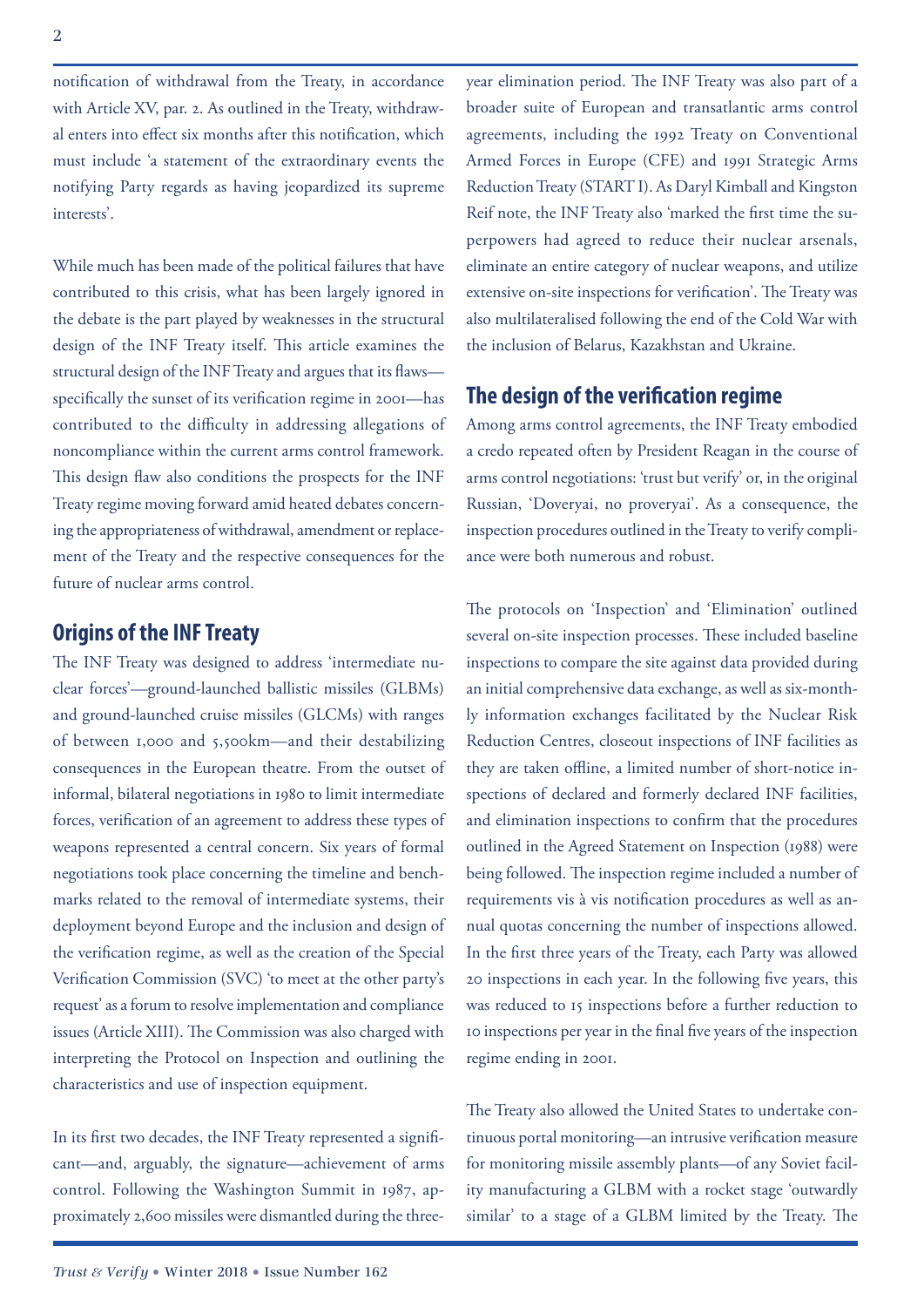Soviet Union received a similar right to monitor the US facility that formerly built the Pershing rocket motor.

### **The INF regime in practice**

By 2011, however, the United States believed that Russia was an INF compliance concern. These concerns were raised in several meetings with Russian diplomats throughout 2013 and in July 2014 the United States officially accused Russia with violating the Treaty. In the 2014 edition of its Compliance Report, the US State Department alleged that Russia began the covert development of a mobile, intermediate-range, ground-launched cruise missile designated as 9M729 (SSC-8) in 2008, and that this weapon system was not in compliance with Russia's INF obligations not to 'possess, produce, or flight-test' missiles prohibited by the Treaty. The basis for this conclusion remains unclear but the US government has at various times noted that the missile system has been flighttested as a ground-launched cruise missile to ranges prohibited by the Treaty. From the US perspective, these relatively low-cost and survivable capabilities provide Russia with more options to strike allied military targets and populations without consuming Russia's inventory of strategic offensive weapons and theatre-strike resources, such as sea-launched cruise missiles. Following repeated denials from Moscow that such a weapon existed, the United States in 2016 called the first meeting of the SVC for thirteen years to address Russian compliance issues—and the 30th such meeting of the Commission since the inception of the Treaty. Another meeting of the SVC followed in December 2017.

During both SVC meetings, Moscow denied that the weapon system was in breach of the Treaty and little progress was made to address the alleged INF violations. Moscow has also subsequently accused the United States of violating the Treaty through the deployment of missile defence systems to Eastern Europe. Specifically, Russia argues that the Mk-41 launch system for air defence missiles can also be used to fire cruise missiles. In December 2017, Moscow also claimed that Japanese acquisition of US-built Aegis Ashore systems also constituted a breach of the Treaty. Since then, the allegations and counter-allegations from both sides have done little to alleviate concerns over the viability of the Treaty.

sponsibility for INF issues squarely in Moscow's corner. Andrea Thompson, US Under Secretary of State for Arms Control and International Security, remarked that, 'Either you rid the system, rid the launcher or change the system where it doesn't exceed the range, in a verifiable manner'. Similarly, the Director of National Intelligence, Daniel Coats stated, 'Russia has shown no sign that it is willing to acknowledge its violation, let alone return to full and verifiable compliance'.

### **Design matters**

One of the intriguing, if unsurprising, aspects of remarks from US policy-makers is the focus on verification as part of a remedy to Russian noncompliance with the INF Treaty. As mentioned above, the INF Treaty's inspection regime had three stages. The first lasted three years and supported the elimination of intermediate-range forces. The second and third stages each lasted five years, with a gradual drawdown in the number of on-site inspections allowed by each side. After 13 years, in 2001, the inspection regime for verifying INF commitments ceased (Article XI, par 5, par. 6). Following the sunset of the verification regime, portal monitoring at a missile factory in Votkinsk, Russia, continued on the basis of treaty commitments in New START, but the United States and Russia no longer had the right to conduct on-site inspections at the INF facilities identified via the information exchanges outlined in the Treaty text.

Of course, sunset (or termination) clauses are not unusual in arms control and nonproliferation agreements. The Non-Proliferation Treaty (NPT), START frameworks, and test ban treaties have all included sunset clauses that provide an endpoint to member states' respective commitments. So, why include a sunset clause in an agreement? In theory, sunset mechanisms are meant to make negotiations more likely to succeed by limiting the parties' future obligations. Unlike many agreements, however, the INF Treaty does not have a sunset clause for the treaty as a whole (Art. XV, par. 1). Instead, the INF Treaty lasts in perpetuity (or until such time as one party withdraws) but without a verification mechanism 13 years after its inception.

Over the past two years, US policy-makers have put the re-

To some extent, this design feature can be explained by the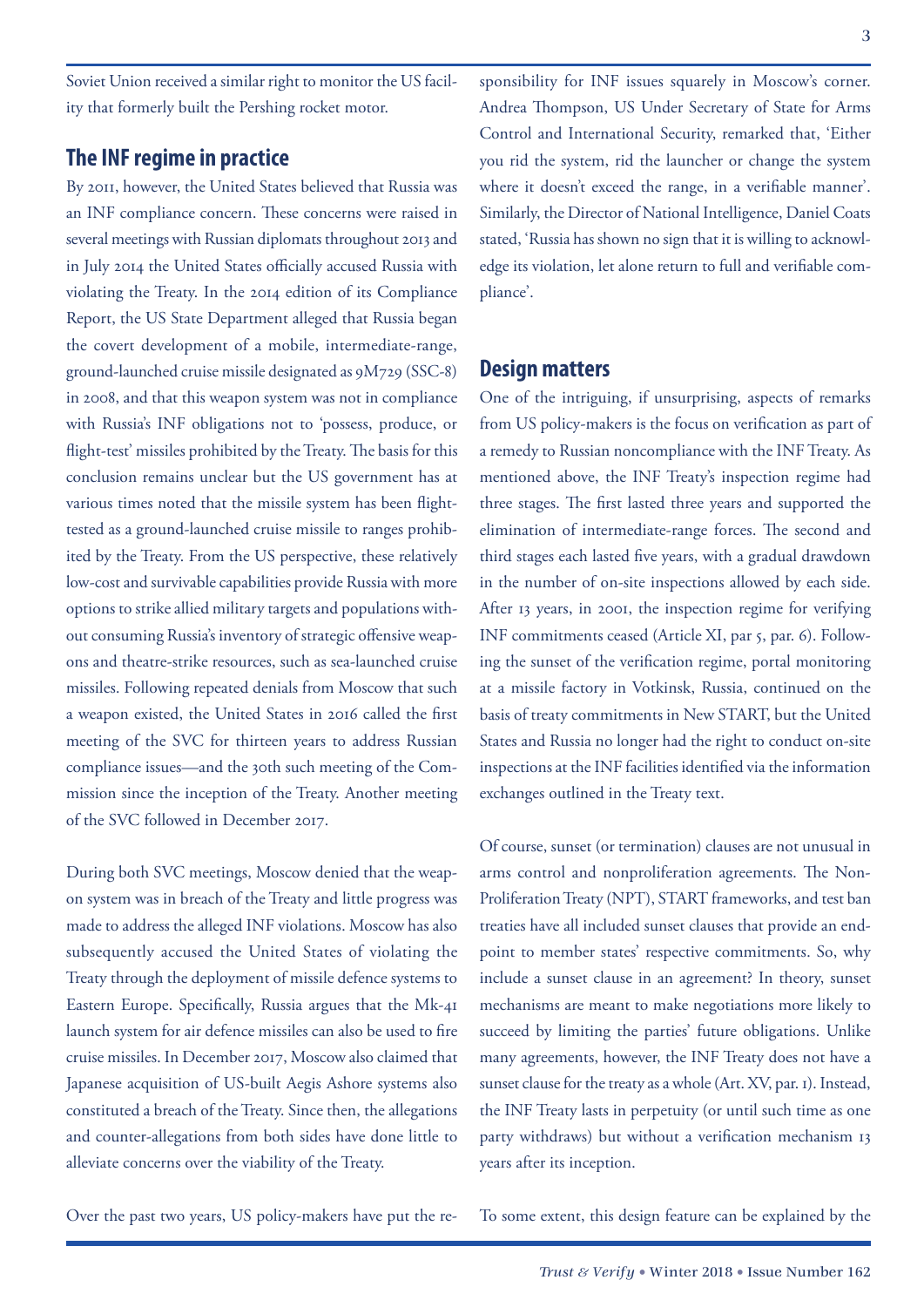focus on INF facilities that existed in the 1980s, with no contingencies made for the potential of parties to the Treaty building new facilities and/or capabilities—at least not without parties leaving the Treaty entirely 'if it decides that extraordinary events related to the subject matter of this Treaty have jeopardized its supreme interests' (Article XV, par. 2).

The reality of the INF verification regime's sunset clause presents three discrete challenges to policy-makers in addressing post-sunset violations and noncompliance.

First, attributing noncompliance has been complicated by the lack of an inspection regime. In the case of the SSC-8 missile system first deployed in 2008, attributing noncompliance to Russia and communicating the allegation of a breach to allies and Moscow took four years. While both Russia and the United States have adequate national technical means to analyse one another's capabilities, uncertainty remains surrounding weapon capabilities and effects—particularly systems that are limited on the basis of range that might otherwise look similar to smaller-range and larger-range systems. It is also worth considering the 'selection effects' associated with the decision to develop and deploy an INF (or INFadjacent system). If a verification regime had existed during the development phase of a new INF system, it may have influenced the decision to develop it in the first place, given the reputation costs associated with a Treaty breach. Indeed, a number of analysts have suggested that the Russian decision to build and deploy the SSC-8 reflected bureaucratic politics as well as long-standing concerns surrounding the viability of the INF framework amid the continued development of intermediate-range nuclear and non-nuclear forces in China, India, Pakistan and others. Without the verification regime, attribution of the breach only occurred during flight-testing and deployment of the system.

Second, there is limited information available concerning weapon system capabilities to create new standards for compliance. For agreements that limit rather than ban weapons systems, parties to an agreement need a basis to measure weapon characteristics in order to attribute compliance or breaches. Without an inspection architecture, fewer weapon systems are available to inspect and discussions of technical specifications related to missile and payload capabilities are

more limited—and there is no mandate to provide them. The negotiators of the INF Treaty in the 1980s had detailed knowledge of weapon characteristics, in general, and of INF characteristics, specifically. These characteristics informed the benchmarks and timeline for the destruction of 2,600 missiles. Today, the characteristics and measurement of modern intermediate-range forces has become a point of debate that has reached an impasse. Given advances in technology, it may also represent a moving target for scientists and engineers tasked with designing technical verification measures. Russian allegations related to US missile defence systems, for example, reveal the extent of the problem in deciding where intermediate-range forces begin and end. In sum, it remains unclear how to operationalise a measurable verification regime and how to build a workable institutional apparatus (à la the SVC) to support it.

Third, the sunset of the verification regime has meant that the scope and nature of any renewed verification process are up for debate. There is, of course, no mandate within the existing Treaty framework to restart the inspection regime. But, if a new verification regime is deemed desirable negotiators face a central question: should the INF's verification regime look the same as the historical version, or should it be replaced with something new and improved? Advances in both verification technology and techniques suggest that there may be considerable benefits to using new tools and practices. However, new methods may require different types of access throughout a missile's lifecycle across production, deployment, movement, storage and dismantlement phases that parties may be reluctant to provide.

The second and third challenges suggest that there is need for innovation in how arms control is conceptualised in the 21st century—for INF systems and beyond. This is complicated by a return to an era of strategic competition involving parties outside of Moscow and Washington. China, India, Pakistan and North Korea all possess missiles that would fall into the prohibited INF category. This has led to calls, but little progress on, a new, multilateralised INF arms control regime. The growing use of these systems by states that were largely outside of the arms control frameworks of the Cold War may also make clear the need to reconsider the viability of arms control regimes that privilege symmetrical agreements given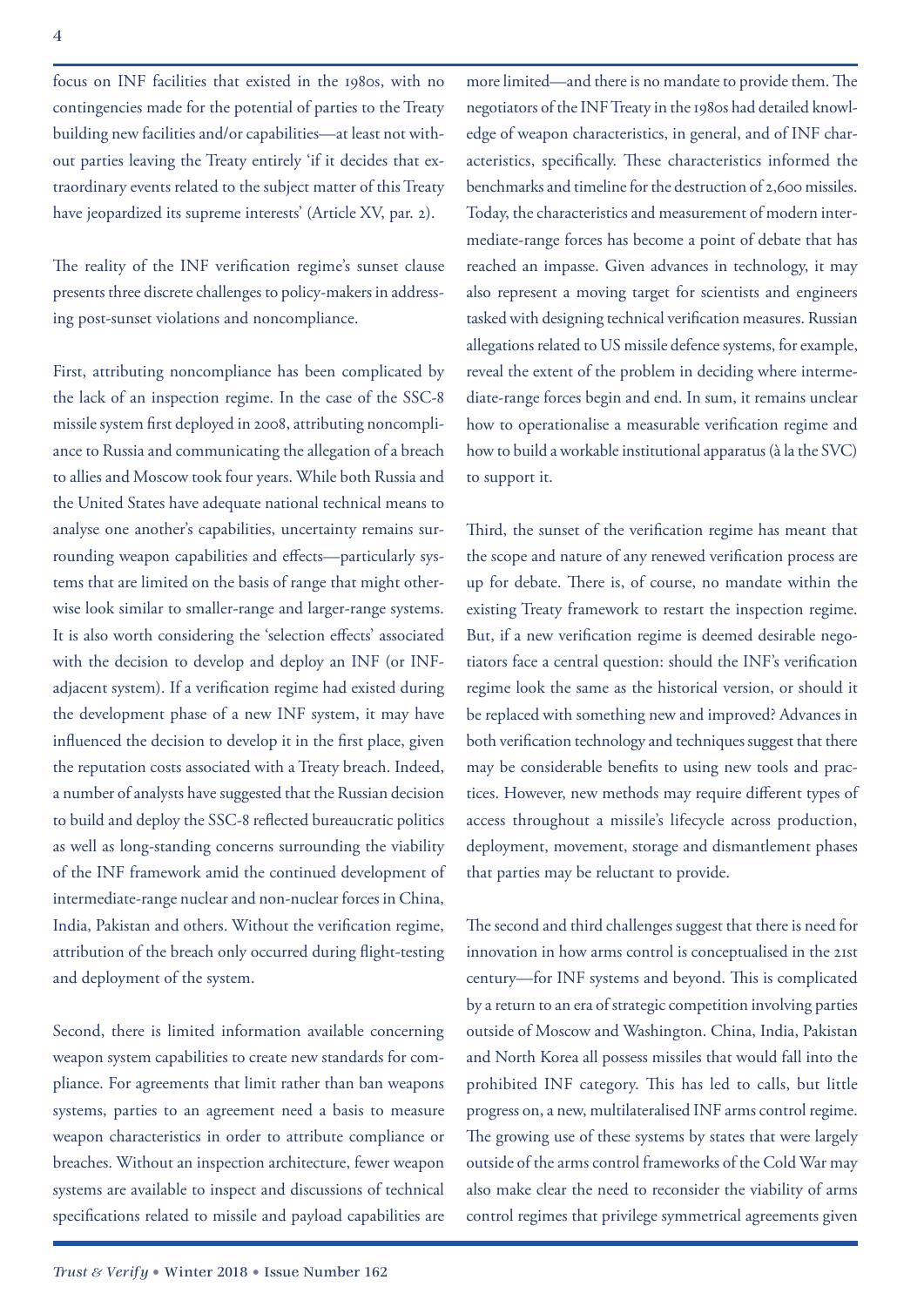the variation in threat and vulnerability faced by each state.

### **Future of the INF**

With these concerns in mind, the existing design of the INF Treaty also conditions the success of potential solutions related to the continuation, amendment, withdrawal or replacement of the Treaty. There are four options facing Washington and Moscow—each with their intrinsic costs and benefits. The first is to continue to muddle through the status quo INF Treaty regime without an adequate verification regime to monitor compliance, but keeping the existing treaty architecture intact. This outcome would represent a climb-down for the United States and potentially require concessions from Moscow. The second option is to amend the Treaty regime and reach an understanding concerning a reinvigorated inspection regime. The statements made by senior US officials suggest that this would be necessary for the INF Treaty's survival. The third option is for the United States, Russia, or both to withdraw from the Treaty, thereby removing all Treaty obligations within the next six to eight months. Should withdrawal occur, however, Washington and Moscow face the decision of whether to revisit arms control for intermediate-range forces, individually, or as part of broader strategic arms control negotiations. This final, and perhaps most challenging, option would offer an opportunity to renegotiate the verification and enforcement architecture concerning intermediate-range forces, as well as broaden the membership to other states. It remains to be seen which option policymakers choose.

### **Conclusions**

Put simply, the INF Treaty represents a singular achievement of Cold War arms control and may be the first casualty of arms control in an era of strategic competition. While policymakers call for 'full and verifiable' compliance, the facilities for verification within the existing INF architecture no longer exist. As a consequence, policy-makers face hard choices concerning the information and tools that are needed to rebuild the verification regime, should they decide to do so, and the costs and benefits of pursuing a bilateral arms control regime that many other states have ignored.

While this conclusion may lead to pessimism, there are several reasons to be optimistic. First, Schelling and Halperin's logic concerning the mutual benefits provided by arms control still apply. Arms control—and particularly arms control with strong verification and enforcement mechanisms—can reduce the probability of war by addressing uncertainty, reducing the cost of war and mitigating arms race instability. Second, in pursuit of these goals, there are now large numbers of arms control frameworks from which to draw lessons and comparisons. There is considerable variation in their structural design—particularly the scope, membership, enforcement and flexibility of agreements—with attendant consequences on compliance. Indeed, the contemporary debate concerning the INF Treaty reflects a key lesson learned by negotiators in the past that policy-makers should bear in mind today: design matters.

### **ANDREW REDDIE**

Andrew Reddie is a Ph.D. candidate in the Charles and Louise Travers Department of Political Science at the University of California, Berkeley. He also serves as a research associate at the Center for Global Security Research, Lawrence Livermore National Laboratory and serves as a research affiliate at the Nuclear Policy Working Group, Center for Long-Term Cybersecurity, Department of Nuclear Engineering, and Goldman School of Public Policy at UC Berkeley and with the Nuclear Science and Security Consortium. He holds an MPhil in International Relations from Oxford University as well as an M.A. and a B.A. (hons.) from the University of California, Berkeley. Prior to joining UC Berkeley, he served as managing editor at the Canadian International Council and as an associate at the Council on Foreign Relations in Washington, DC.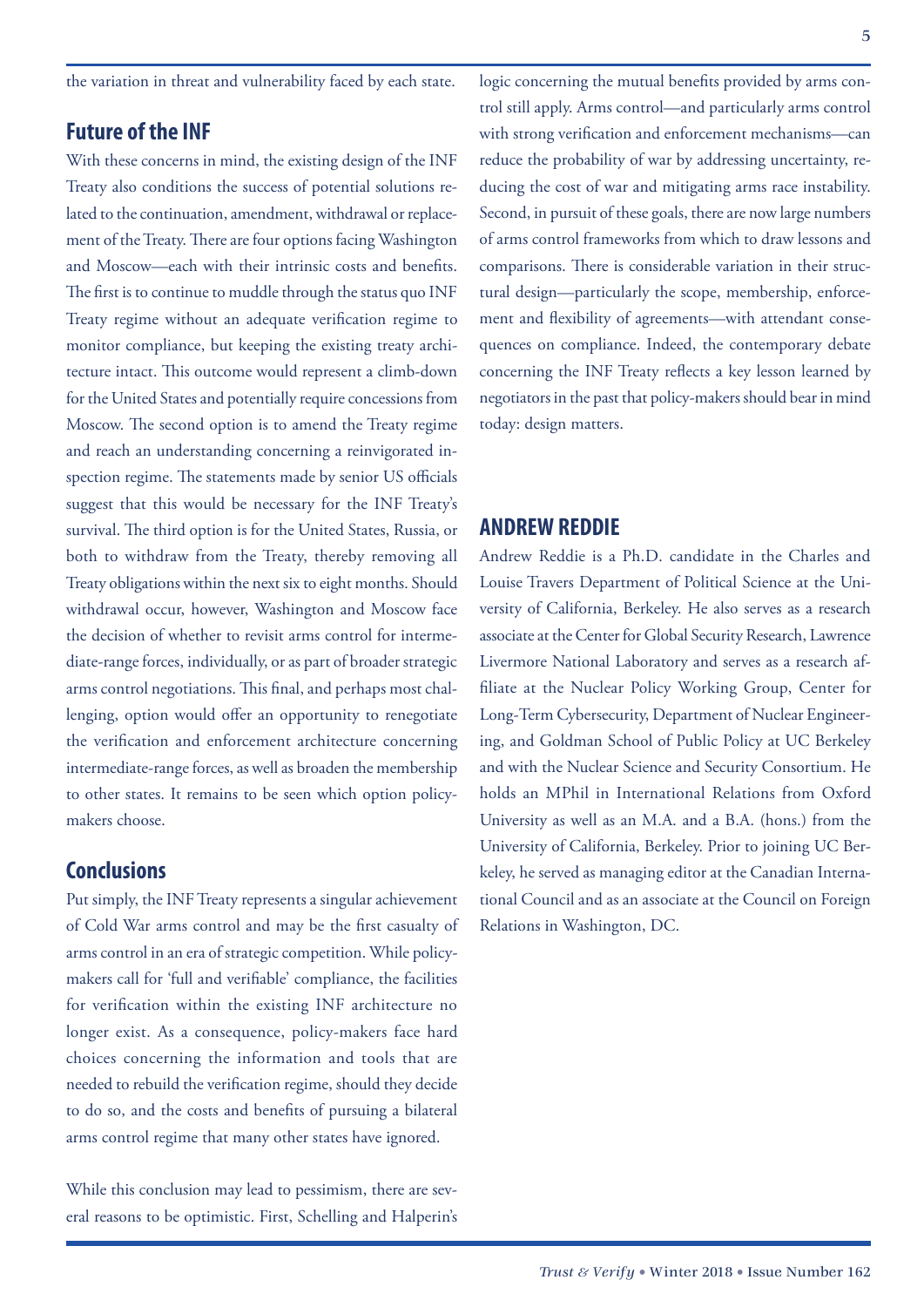# *Verification Watch*

### **IPCC: new findings released and refined tools on the way**

Larry MacFaul

In October, the Intergovernmental Panel on Climate Change (IPCC) released a Special Report on Global Warming of 1.5°C. The key message of the report is that 'limiting global warming to 1.5°C would require rapid, far-reaching and unprecedented changes in all aspects of society. With clear benefits to people and natural ecosystems, limiting global warming to 1.5°C compared to 2°C could go hand in hand with ensuring a more sustainable and equitable society'.

The IPCC was established in 1988 by the United Nations Environment Programme and the World Meteorological Organization, and currently has 195 member states. Its purpose is to provide the international community with regular scientific assessments on climate change, including on its current and projected level, potential consequences, and on adaptation and mitigation measures. It also provides tools for monitoring greenhouse gas emissions. The work of the IPCC is based on a large number and range of regular scientific papers that span several disciplines.

The IPCC is best known for its periodic comprehensive assessment reports on the state of available scientific, technical and socio-economic knowledge on climate change. IPCC reports are written in varying levels of technical detail according to their intended audience and are policy neutral. The assessment report process brings together a large number of authors, reviewers and approvers to draw findings from the scientific literature. There have been five assessment reports since 1990. The sixth is due for release in 2022.

The organisation also provides special reports such as the one released in October. It was prepared in response to an invitation from the seminal UN climate negotiations in Paris in 2015, which agreed to pursue efforts 'to limit the temperature increase to 1.5°C above pre-industrial levels', It therefore asked the IPCC to prepare a report focusing on the impacts of global warming of 1.5°C above pre-industrial levels and global

greenhouse gas emission pathways, in the context of strengthening the global response. As with other IPCC reports noted above, the publication was produced through a series of scoping, review and approval procedures and is the result of a large number of contributors (93 coordinating and lead authors and review editors as well as 133 contributing authors).

While the overall prognosis is sombre—for example, 'Climate-related risks to health, livelihoods, food security, water supply, human security, and economic growth are projected to increase with global warming of 1.5°C and increase further with 2°C'—the report largely adopts a positive, opportunityfocused approach. It achieves this by first presenting the benefits of keeping to 1.5°C for each of its major findings rather than the increased dangers of going beyond this threshold.

The special report approaches the issue in a systematic manner. It starts by explaining trends in temperature trajectories, proceeds to potential impacts and concludes with options for response measures. It provides key findings on each major theme. For example, on the state of temperature change it finds that 'Human activities are estimated to have caused approximately 1.0°C of global warming above pre-industrial levels, with a likely range of 0.8°C to 1.2°C. Global warming is likely to reach 1.5°C between 2030 and 2052 if it continues to increase at the current rate. (high confidence)'. On impacts, in particular when considering the difference between a 1.5°C and 2°C increase, it states 'Climate models project robust differences in regional climate characteristics between presentday and global warming of 1.5°C, and between 1.5°C and 2°C. These differences include increases in: mean temperature in most land and ocean regions (high confidence), hot extremes in most inhabited regions (high confidence), heavy precipitation in several regions (medium confidence), and the probability of drought and precipitation deficits in some regions (medium confidence)'.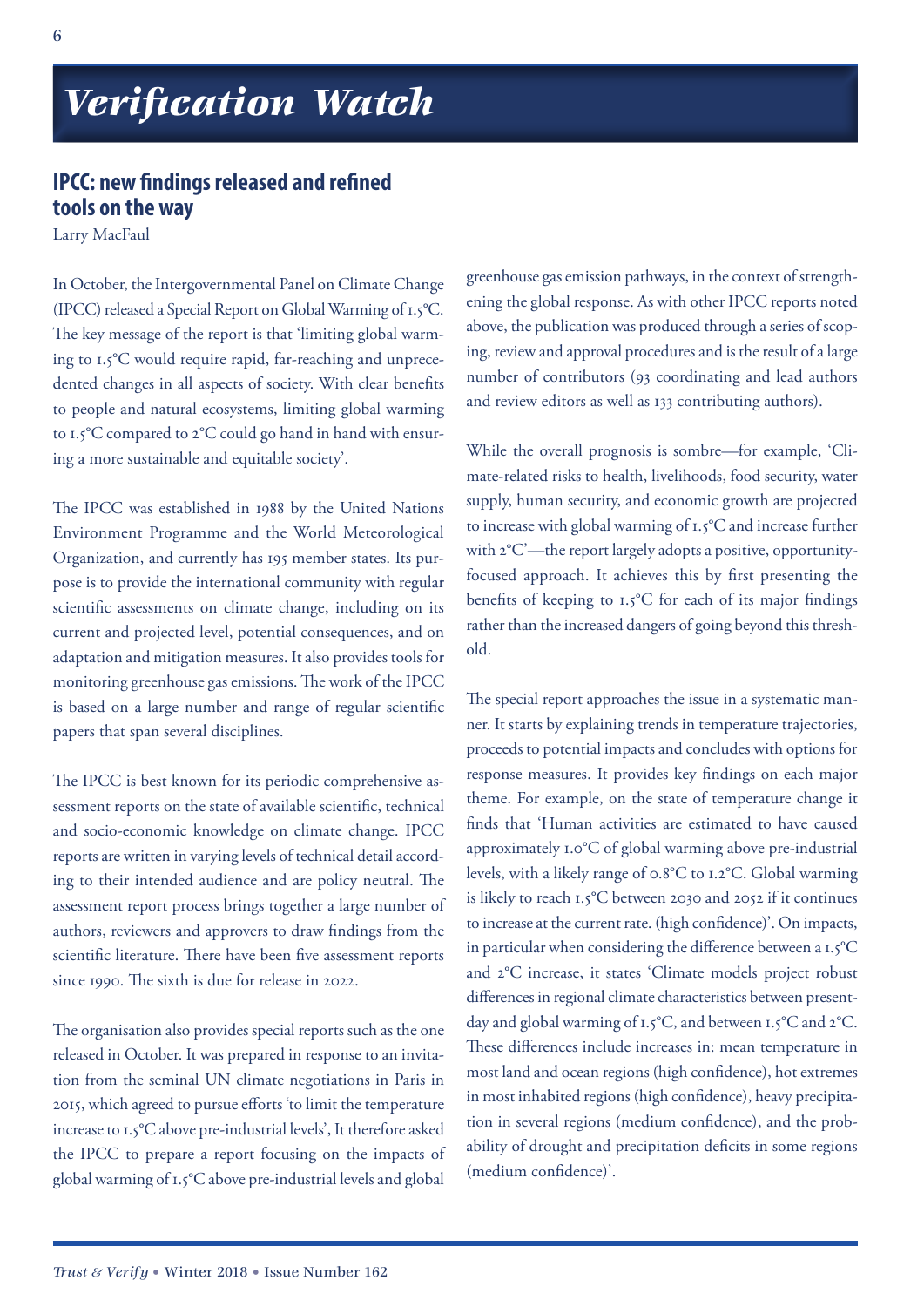On impacts, the report states 'Limiting global warming to 1.5°C compared to 2°C is projected to lower the impacts on terrestrial, freshwater and coastal ecosystems and to retain more of their services to humans (high confidence)'. It adds, 'There is high confidence that the probability of a sea ice-free Arctic Ocean during summer is substantially lower at global warming of 1.5°C when compared to 2°C' although 'Sea level rise will continue beyond 2100 even if global warming is limited to 1.5°C in the 21st century (high confidence)'.

In terms of response measures to the above challenges, the report states 'Pathways limiting global warming to 1.5°C with no or limited overshoot would require rapid and far-reaching transitions in energy, land, urban and infrastructure (including transport and buildings), and industrial systems (high confidence). These systems transitions are unprecedented in terms of scale, but not necessarily in terms of speed, and imply deep emissions reductions in all sectors, a wide portfolio of mitigation options and a significant upscaling of investments in those options (medium confidence)'.

The report notes the significance of these actions from the perspective of economies, financial systems, human capacity and institutional constraints, specific regional characteristics, socio-economic issues, technology and societal acceptability. It also includes some options for how such transitions can be implemented (for example, by mobilisation of private funds by institutional investors) and likely costs for limiting global warming to 1.5 degrees: 'around \$2.4 trillion between 2016 and 2035, representing about 2.5% of the world GDP (medium confidence)'.

The quotes above demonstrate the cautious approach taken by the IPCC when presenting findings; each one is qualified with a level of confidence and grounded in an evaluation of underlying evidence and agreement.

The IPCC findings from the special report have been fed into the current UN negotiations in Katowice, Poland, which are ongoing at the time of writing. The Katowice negotiations are also meant to develop further the framework for measuring and assessing action taken on climate change by countries. The tools for monitoring, reporting and verification used by the international climate regime have evolved over successive conferences and years. The job of developing these tools has a been a vast, complex and often contentious endeavour,

especially when it related to which countries should carry out what types of tracking, and for what purpose. Nevertheless, countries have generally come to recognise the key benefits of such tools in addressing climate change and substantive progress has been made in their development. In essence, these tools have two main functions: to provide transparency and confidence in the actions each country is taking, thereby addressing the challenges of collective action; and to provide decision-makers and implementers with the baselines and ongoing data that can be used to assess the effectiveness and impacts of climate activities. This information can be used to learn lessons and to refine actions and improve later efforts. In this vein, over recent years, there have been increasing attempts to introduce methodologies to track policy actions on mitigation and financial support.

However, a core activity in tracking and understanding the issue of climate change is the scientific and practical endeavour of greenhouse gas monitoring. Efforts to monitor these gases have been ongoing since the early days of discussions on the problem of climate change. The IPCC does not produce methodologies on monitoring policy activities or the financing of such activities, but it does, as noted above, provide guidance on greenhouse gas monitoring.

Next year will see the release of the '2019 Refinement to the 2006 IPCC Guidelines for National Greenhouse Gas Inventories'. The IPCC says the 2006 guidelines are methodologically sound, and therefore a fundamental revision is unnecessary. However, refinements are required to take into account scientific advances 'that have matured sufficiently since 2006'. In particular, the IPCC has found that new data can be used to inform emissions factor development for certain categories and gases (emission factors are defined by the UN climate change agreements as 'the average emission rate of a given greenhouse gas for a given source, relative to units of activity'.). The IPCC believes such refinement 'will help all UN Framework Convention on Climate Change Parties use good practice inventory methodologies based on up-to-date scientific knowledge'. Ultimately, having better data means better decisions can be made on how to deal with the challenge of climate change in the most effective, efficient and fair way.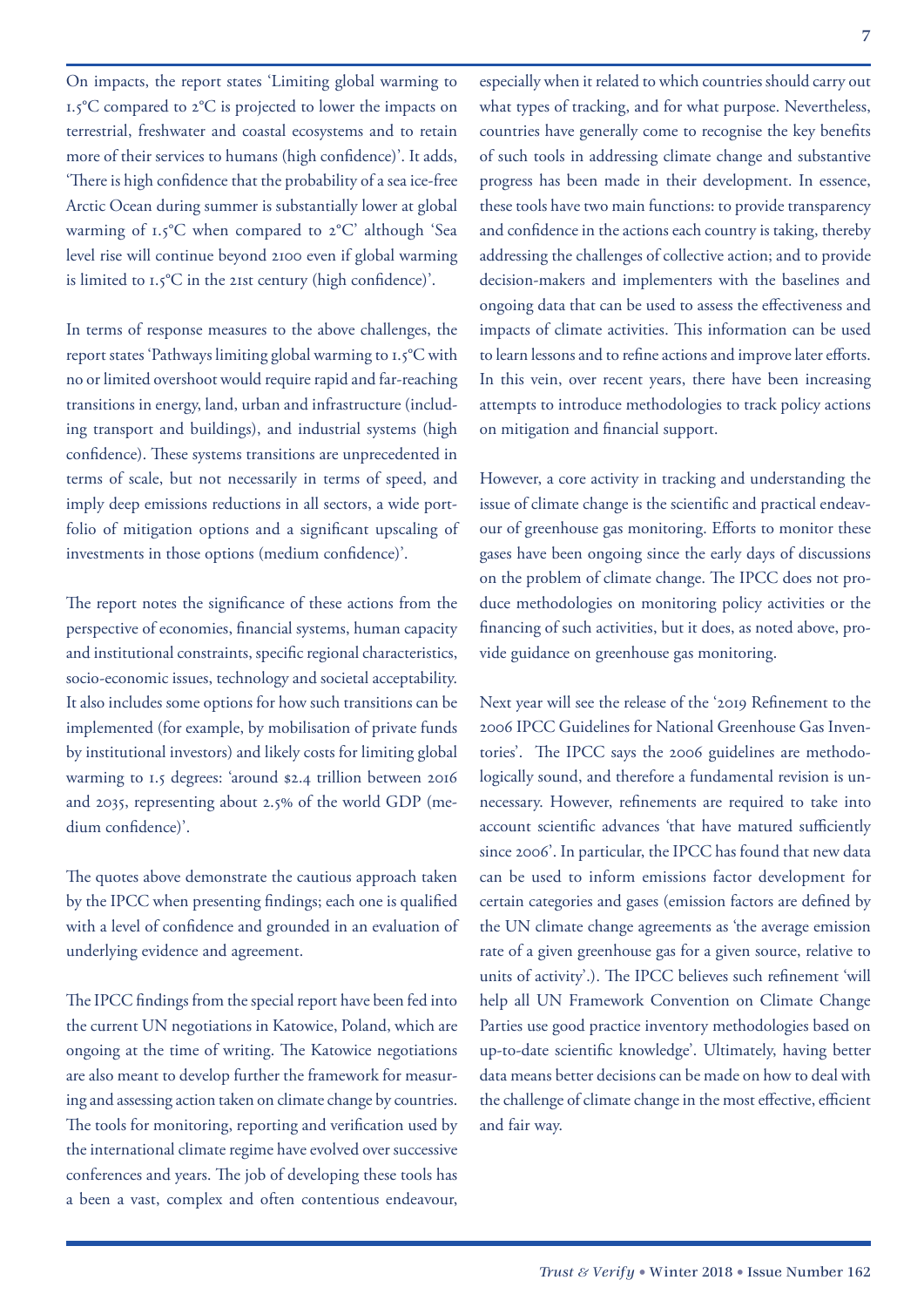### **Update on the Group of Governmental Experts on nuclear disarmament verification**

Noel Stott

Following the adoption of UN General Assembly Resolution 71/67 in December 2016 (with the support of 177 states), the UN Secretary-General established a Group of Governmental Experts (GGE) to consider the role of verification in advancing nuclear disarmament. The UN Secretary-General selected 25 governmental experts from the following countries on the basis of geographical distribution: Algeria, Argentina, Chile, China, Finland, France, Germany, Hungary, India, Indonesia, Japan, Kazakhstan, Mexico, Morocco, Netherlands, Nigeria, Norway (Chair), Pakistan, Poland, Russia, South Africa, Switzerland, United Kingdom and the United States.

Under operational paragraph six of resolution 71/67 all UN member states were also invited to submit their views on 'the development and strengthening of practical and effective nuclear disarmament verification measures and on the importance of such measures in achieving and maintaining a world without nuclear weapons'. Many have done so—as discussed below. To date, the GGE has met in Geneva for two five-day sessions—in May 2018 and November 2018—and another session is earmarked for 2019.

Typically, a GGE's discussions and debates are confidential until a final report is submitted to the General Assembly. In this case, however, the GGE chairperson—Norway—has provided progress reports to UN member states, including in August 2018 to the Conference of Disarmament's Subsidiary Body 1 and during the General Assembly's (UNGA) First Committee on Disarmament and International Security meeting on 18 October 2018. Briefings were also held within the context of the 1968 Treaty on the Non-Proliferation of Nuclear Weapons (NPT) review cycle. In addition, an informal workshop was held at Wilton Park in January 2018 to discuss nuclear disarmament verification in general and to draw to the attention of group members issues that the GGE might want to discuss. A report of this workshop is available on Wilton Park's website. Another informal meeting of the Group at Wilton Park is planned for January 2019. This article provides an update on these developments.

### **Overview of submissions pursuant to UNGA Resolution 71/67**

The submissions received as at 31 July 2017 are available on the website of the UN Office for Disarmament Affairs (UN-ODA). Additional suggestions received after this date were also posted on the website but only in the language of submission. All 28 submissions, including one by the European Union, are also contained in a report by the UN Secretary-General, 'Nuclear disarmament verification' (A/72/304).

These documents indicate the willingness and current capacity of those states to participate in verification research activities, their experience, as well as the resources and facilities that they could make available in the future. Many of the submissions recognise the role that effective verification measures can play in enhancing transparency and mutual trust, especially when identified and developed collectively. Others stress the need to take into account non-proliferation obligations, while at the same time, emphasizing the importance of broadening the availability of specialised skills for nuclear disarmament verification.

Most of the submissions underscore the need to draw on the theoretical research, practical activities and facilities of relevant initiatives and entities, both past and present. Some of these initiatives have specifically sought to construct a robust and credible international verification regime while others offer valuable insights for future endeavours.

Previous and current initiatives mentioned include inter alia the Quad Nuclear Verification Partnership; the US-UK technical cooperation for arms control; the Trilateral Initiative between the United States, the Russian Federation, and the International Atomic Energy Agency; the International Partnership for Nuclear Disarmament Verification (IPNDV); the European Atomic Energy Community (EURATOM); Brazilian-Argentine Agency for Accounting and Control of Nuclear Materials (ABACC); the European Safeguards Research and Development Association (ESARDA); and the work recently undertaken by the High-Level Fissile Material Cut-off Treaty Expert Preparatory Group. A number of the submissions also mention existing UN disarmament machinery as a viable approach for taking forward disarmament verification.

Some states, including the United States, France and Aus-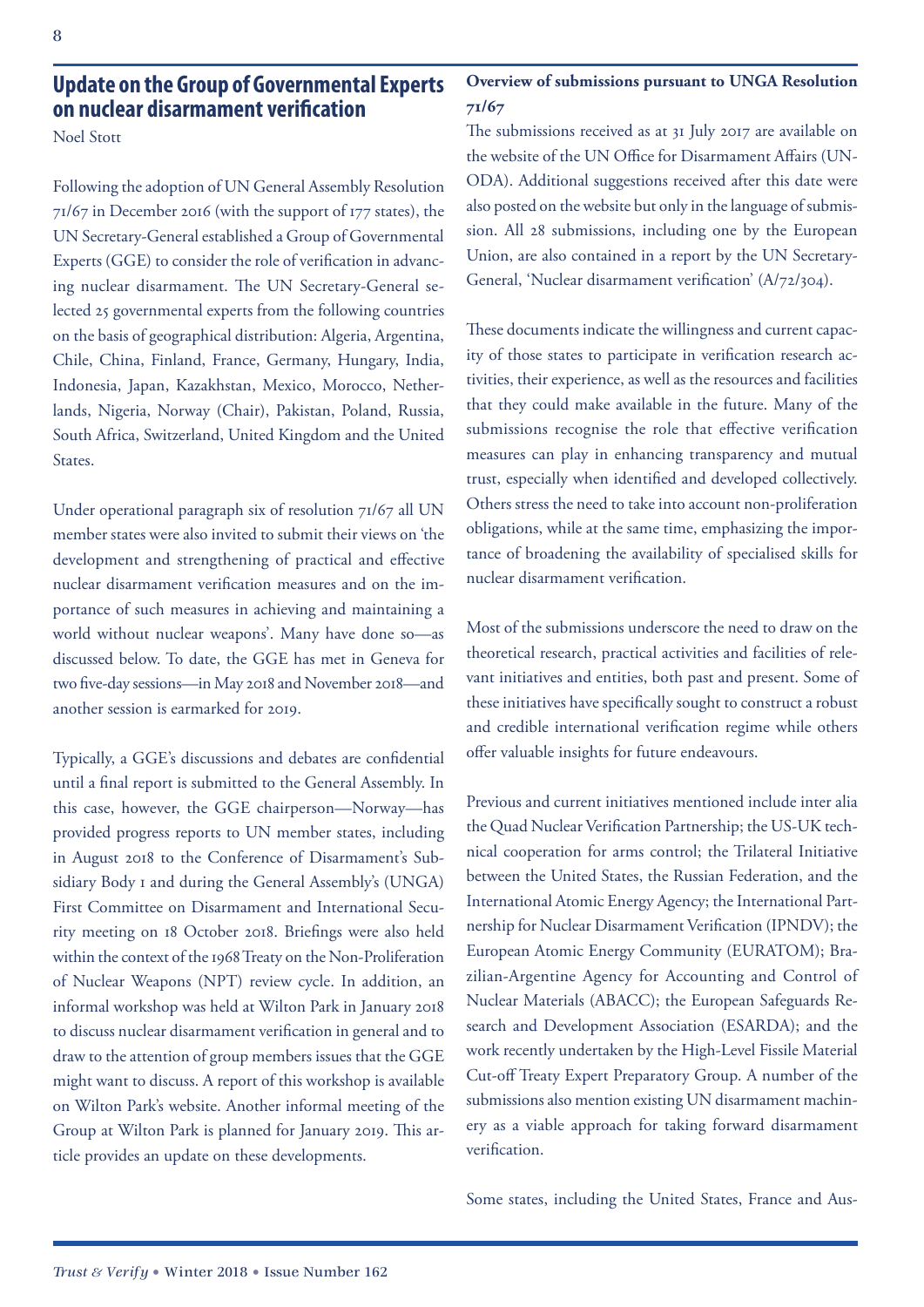tralia, recognise that the current global situation does not appear to allow for further reductions in nuclear weapon arsenals in the short term, nor comprehensive nuclear disarmament negotiations in the foreseeable future. They nonetheless argue in their submissions that the current strategic context presents an opportunity to undertake long-term collective research into innovative solutions to the complex challenges associated with the verification of treaties that may be agreed to, and implemented, in the future. Many of the submissions allude to potential research activities that could eventually lead to the development of practical and effective multilateral nuclear disarmament verification measures designed to be acceptable to all.

Collective research identified as crucial, ranges from academic (theoretical) studies to technical and practical experiments that are solution orientated. These include inter alia: whether or not current safeguards measures would be sufficient to provide the confidence necessary to maintain a world without nuclear weapons when applied to all states; systems to detect non-compliant behaviour; the feasibility and effectiveness of different verification measures; the potential future role of the International Atomic Energy Agency (IAEA); technological information barriers and technology authentication procedures; technologies that address security, safety and non-proliferation challenges when one or more nuclear-armed and non-nuclear armed states are involved; material production and control, warhead storage, dismantlement and disposition; and surveillance technologies, sealing systems, environmental sampling, nuclear measurement equipment, geospatial information analysis, statistical methodologies and sample planning.

Other states are more cautious. While, for example, China and the Netherlands, recognise the importance of research activities (such as those listed above), they point out that the aim of such research should not be to develop a universal verification model given that there are different phases of nuclear disarmament—from reductions to the complete global elimination of nuclear weapons. Research would thus need to take into account different disarmament scenarios. In addition, and importantly, such work should not prejudge the nature and scope of any eventual nuclear disarmament instrument, including the verification elements specific to that instrument—or as argued by Pakistan, 'verification can be best addressed in the context of a specific treaty regime as

opposed to [in] a generic and abstract manner'.

### **Overview of the GGE discussions**

The first GGE session in May 2018 examined the Group's goals and scope, and exchanged views on how verification could contribute to achieving and maintaining a world without nuclear weapons. The Group also interrogated principles for nuclear disarmament verification and in particular considered the relevance today of the list of 16 principles for verification identified by the UN Disarmament Commission in 1988. Other past and present verification mechanisms, initiatives and technical exercises reviewed included those undertaken by ABACC, the Preparatory Commission for the Comprehensive Nuclear-Test-Ban Treaty Organisation (CT-BTO), the IAEA's safeguards system, the verification regime of the Chemical Weapons Convention implemented by the Organisation for the Prohibition of Chemical Weapons (OPCW), and those under the Strategic Arms Reduction Treaty—the nuclear arms reduction treaty between the United States and the Russian Federation (New START). Presentations were also received on the UK-Norway Initiative, the QUAD Nuclear Verification Partnership and the IPNDV.

Importantly, the interrelationship between verifiability, transparency and irreversibility was debated. Also noteworthy was the affirmation that while practical work on nuclear disarmament verification can offer valuable input and 'prepare the ground' for future treaties, ultimately verification arrangements would have to be germane to a specific treaty's obligations. On the role of non-nuclear weapons states, most members of the GGE stressed the importance of their involvement in fostering an inclusive process and their ability to offer valuable insights given their experiences in implementing IAEA safeguards. However, others argued that only parties to the treaty concerned should be given a role in its verification.

During this first session, the chairperson encouraged GGE members to submit working papers and also tabled his own non-paper sketching out capacities for nuclear disarmament verification. A number of such papers were drafted by members and distributed to the group as a whole. They focussed on the 'what' (what could constitute effective and adequate nuclear disarmament verification?); the 'how' (to what extent can lessons be drawn from past experiences?); and the 'who' (who should carry out verification and how should it be or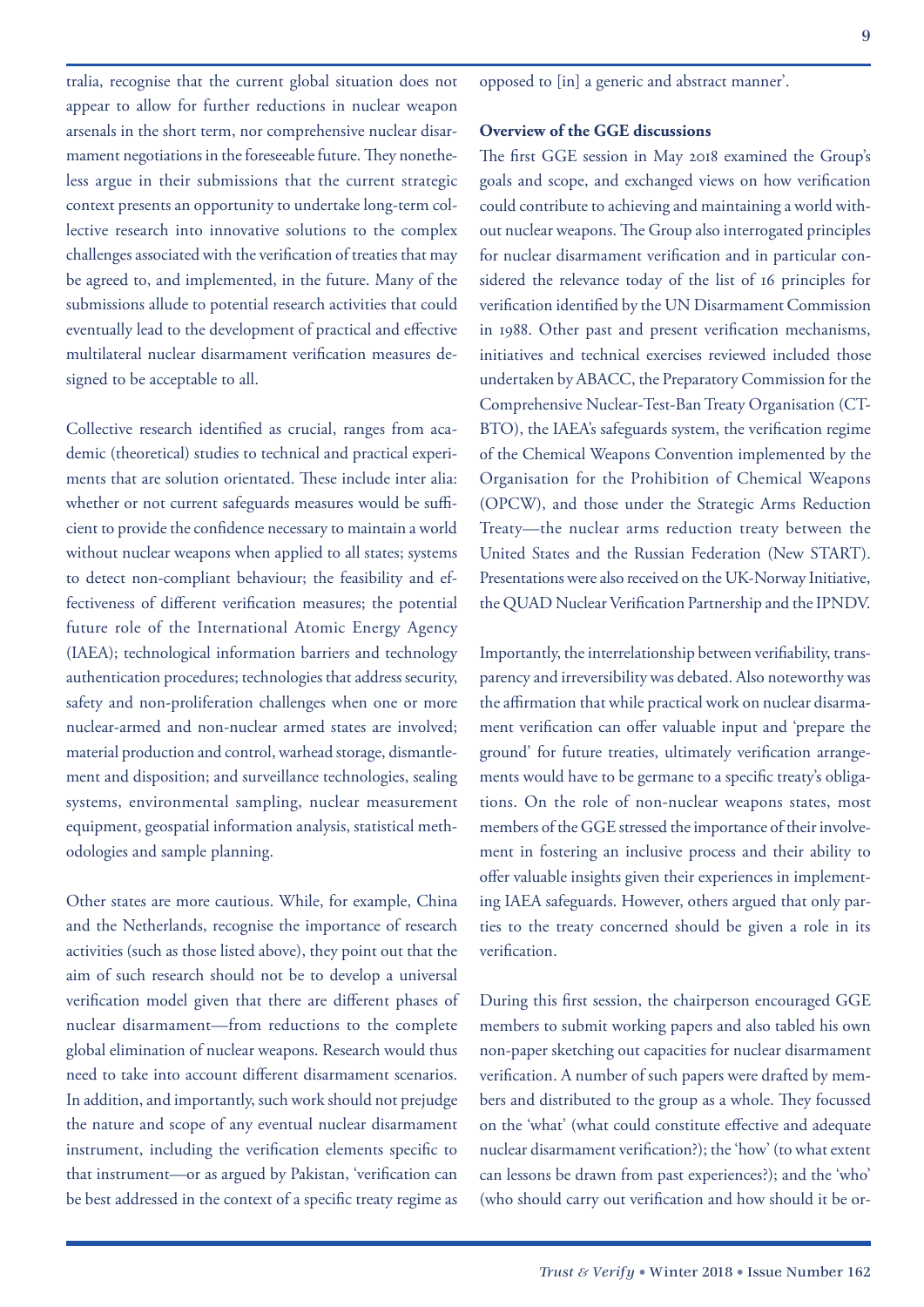ganised?). These papers were discussed during the second session in November. The second session also went into more detail of what is understood as constituting verification, including definitions and principles.

### **Next steps**

It is likely that the third and last session of the GGE will be held in April 2019, before the third preparatory meeting of the NPT in New York from 29 April-10 May 2019. It will aim to produce a consensus report, to be presented to the UNGA seventy-second session, under the item entitled 'General and complete disarmament'.

Thus, there are several months to go before the Group reaches a conclusion and the path forward becomes clearer. An outcome that contains the following elements could provide a strong basis for the further development of innovative, inclusive and robust verification approaches: an affirmation of the need for the further development by states collectively and individually of nuclear disarmament verification concepts, methodologies and techniques; that the United Nations itself and its associated organisations have an important role to play as does civil society; and that there is a need for on-going and increased co-operation and co-ordination of research into such methodologies at the national, regional and multilateral levels.

While nuclear-armed states have a primary responsibility for nuclear disarmament, the need to continue the pursuit of scientifically valid verification methodologies in a systematic and participative manner also requires the inclusion of states without nuclear weapons. In other words, all states have a stake in developing irreversible, transparent and verifiable measures and ultimately in ensuring the maintenance of a world without nuclear weapons. This can only be achieved through initiatives that involve both states and non-states in an atmosphere conducive to dialogue, consultation and capacity-building. The GGE established under UN General Assembly Resolution 71/67 is a worthwhile starting point.

## **Strengthening the effectiveness and improving the efficiency of IAEA safeguards**

Noel Stott

On 21 September 2018, the 62nd regular session of the International Atomic Energy Agency (IAEA) General Conference concluded with a variety of resolutions adopted to further strengthen the IAEA's work in the areas of nuclear science and technology, safety, security, safeguards and technical cooperation. The General Conference, which takes place annually, drew more than 2,500 participants, including delegates from 153 of the 170 IAEA Member States, as well as other international organisations, non-governmental organisations and the media.

### **The 2018 resolution on strengthening the effectiveness and improving the efficiency of safeguards**

While most states agree that the effective implementation of the IAEA's safeguards system is central to the nuclear nonproliferation regime and the enhancement of international peace and security, the text of the annual resolution has often been contentious. This year was no different, although the discussion was perhaps overshadowed by two other events: the efforts being made to denuclearise the Korean Peninsula and the withdrawal of the United States in May 2018 from the Joint Comprehensive Plan of Action (JCPOA).

The safeguards debate often centres on whether a Comprehensive Safeguards Agreement (CSA) together with an Additional Protocol (AP) should be considered the international gold standard of safeguards for all non-nuclear armed States Parties to the 1968 Treaty on the Non-Proliferation of Nuclear Weapons (NPT), and how transparent and inclusive the process of strengthening this system ought to be.

In addition, and in some senses more importantly, differences of opinion continue to be expressed regarding the implementation of state-level safeguards approaches by the IAEA. Under the State-level concept (SLC), the IAEA has evolved from implementing the exact same safeguards measures at a particular type of facility in all states, to an approach known as the 'State Level Approach (SLA)'.

Each SLA is designed specifically for a particular state based on factors such as its nuclear fuel cycle activities and capabilities, its system for accounting and control of nuclear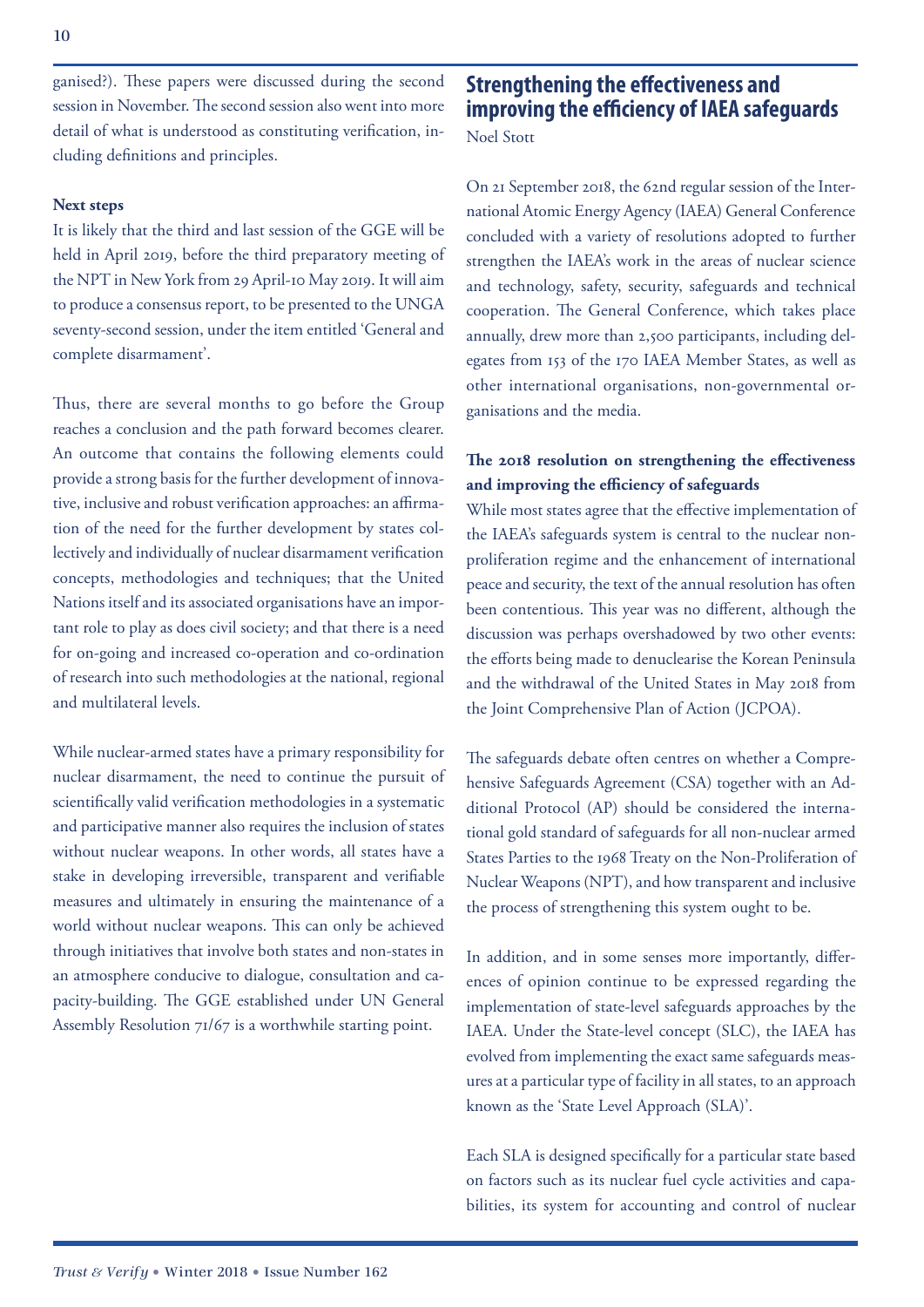material and its safeguards agreement with the IAEA. Some states, including the Russian Federation, question the IAEA's application of the SLC, and in particular, its use of information not directly acquired through safeguards activities. Their worry is that the IAEA Secretariat may have shifted from nuclear material accountancy to assessments based on other sources, including intelligence. These states are concerned that false or politically motivated information could be deliberately fed to the IAEA in this process. Accordingly, the use of such sources has the potential to call into question the objective and non-political nature of the IAEA oversight mechanism.

Other states believe that the use of 'external' information sources is consistent with the IAEA Statute and if a state has information that could indicate an NPT violation, it has a responsibility to other States Parties to inform the Agency. In addition, these states are generally open to all forms of enhanced information gathering and analytical capabilities and technologies that improve the IAEA safeguards system, given that these safeguards are a fundamental component of the nuclear non-proliferation regime.

The above concerns remain despite the tabling by the IAEA Director General of a supplementary explanatory document (Supplementary Document to the Report on the Conceptualization and Development of Safeguards Implementation at the State Level (GOV/2014/41)) and his assurance at the September 2014 Board of Governor's meeting that the SLC would not entail the introduction of any additional rights or obligations on member states or the IAEA, and would only be applied strictly within the scope of each state's IAEA safeguards agreement.

In an attempt to further clarify the situation, the resolution as adopted on 21 September 2018 on 'Strengthening the Effectiveness and Improving the Efficiency of Agency Safeguards', states clearly that the SLC is neither a substitute for the Additional Protocol nor a way for the IAEA to obtain the information and access provided for in an Additional Protocol from a state without one.

It also makes clear that safeguards-relevant information is to be 'only used for the purpose of safeguards implementation pursuant to the safeguards agreement in force with a particular State – and not beyond it'.

The resolution further notes the Director General's report to the Board of Governors in September 2018 on the experience gained and lessons learned in the implementation of statelevel safeguards approaches for states under integrated safeguards. Importantly, however the resolution, requests the Director General, to take into account 'questions and issues raised by some Member States, [and] to keep the Board of Governors fully informed through additional timely reports for discussion by Member States'.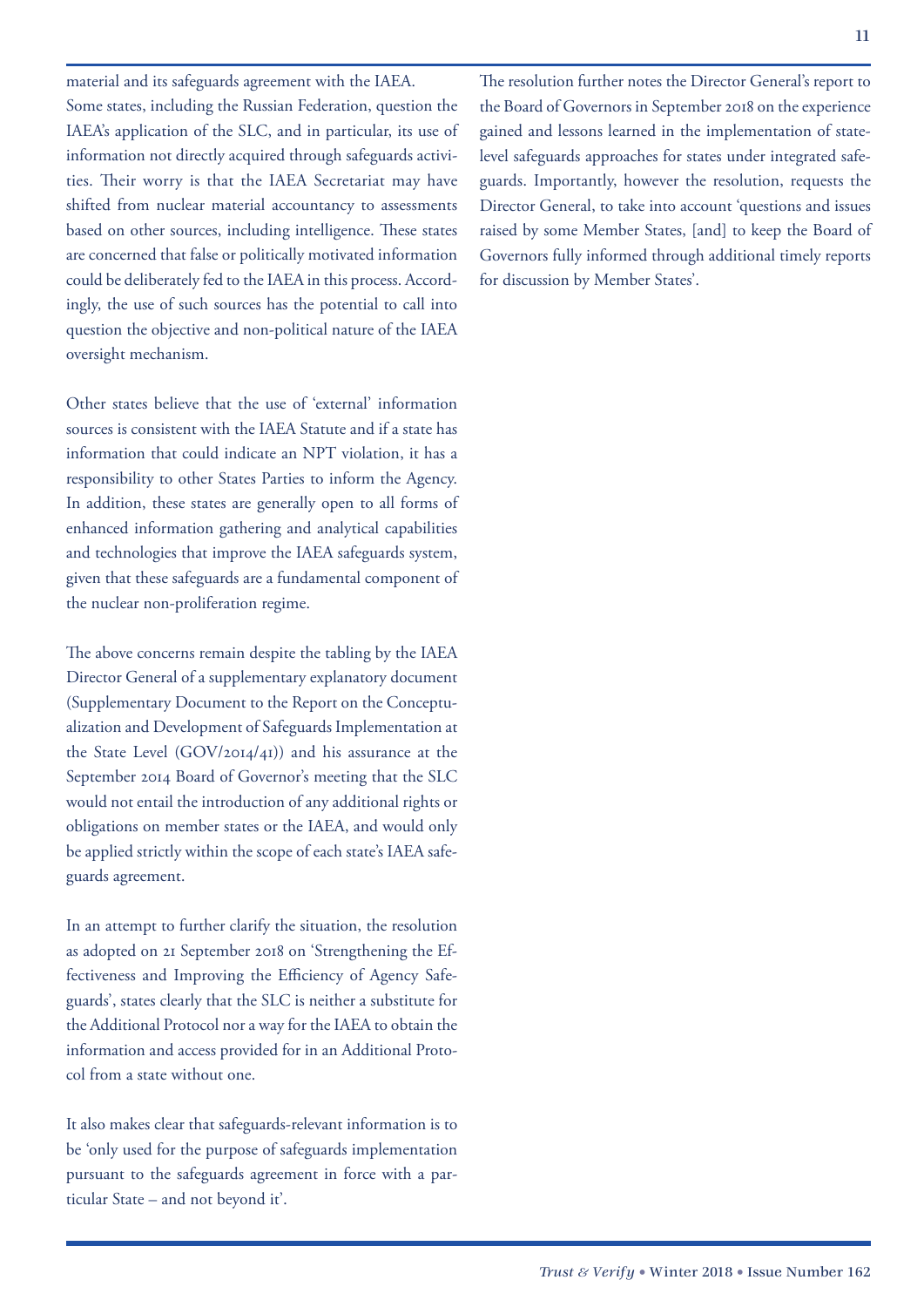*Implementation Watch*

### **US sanctions against Iran before the International Court of Justice**

Sonia Drobysz

On 3 October 2018 the International Court of Justice (ICJ) ordered the United States to ease sanctions it had re-imposed on Iran after withdrawing from the 2015 Joint Comprehensive Plan of Action (JCPOA) on the 8 May. The judges did not request the United States to lift all of the 8 May sanctions, but to remove any resulting impediments to the free exportation to the territory of Iran of goods and/or services required for humanitarian needs and the safety of civil aviation.

Iran submitted the application to the ICJ against the United States on 16 July 2018, bringing the Iranian nuclear issue into the realm of the principal judicial organ of the United Nations for the first time. The re-imposed US sanctions and restrictive measures targeting, directly or indirectly, Iran, Iranian companies and/or Iranian nationals had previously been lifted under the 2015 JCPOA , which was adopted by a group of States, including the US and Iran, and provides for reciprocal commitments to ensure the exclusively peaceful nature of Iran's nuclear programme.

Iran's claims were not based on multilateral instruments such as the JCPOA or UN Security Council (UNSC) Resolution 2231, which endorses the JCPOA, urges its full implementation, and decides on the mechanism to terminate the provisions of previous UNSC resolutions imposing sanctions on Iran. Rather, the Islamic Republic contended that the United States had, as a result of the 8 May decision, breached multiple obligations under the Treaty of Amity, Economic Relations, and Consular Rights concluded between Iran and the US in 1955 and entered into force in 1957. To protect its rights under the treaty until the Court's final decision on the merits of the case, Iran simultaneously requested the ICJ to indicate a series of provisional measures addressed to the United States, including the immediate suspension of the implementation and enforcement of all of the 8 May sanctions. The 1955 bilateral treaty was invoked by Iran as the sole legal basis for the dispute. Its purported violation is also the object of a separate case before the Court, which concerns a

series of US legislative, executive and judicial acts taken throughout 2016 against Iranian assets within US territory in response to Iran's alleged sponsorship of terrorism.

During the oral proceedings on provisional measures, the US denounced Iran's 'legal manoeuvring' and argued that the nuclear sanctions case did not concern the interpretation or application of the Treaty of Amity but was, notwithstanding Iran's declared legal stance, exclusively related to the JCPOA. Since the plan of action provides for a specific political dispute settlement mechanism excluding resort to the ICJ, the United States contested the court's jurisdiction. The US legal counsels also disputed the plausibility of Iran's claims under the treaty and explained how the measures Iran sought would irreparably prejudice the United States; how provisional measures were not required to avoid irreparable prejudice to Iran; and how those measures would amount to an interim judgment on the merits of the case.

In the 3 October order, the Court considered that the JCPOA's dispute settlement mechanism did not exclude the applicability of the Treaty of Amity's mechanism with respect to measures falling within the treaty's material scope; and confirmed its prima facie—i.e. not definitive as regards the merits of the case—jurisdiction under the treaty. Noting the ongoing impact of the US sanctions on a number of Iranian activities with 'little prospect for improvement', the Court recognised the real and imminent risk that irreparable prejudice could be caused to Iran's rights and unanimously decided to indicate the limited provisional measures noted above.

The decision raises a number of legal and political issues related in particular to the background to the case, the Court's reasoning, the consequences of the decision, including the US reaction, and the extent to which the JCPOA and UNSCR 2231 are relevant and applicable. Such issues have been discussed in greater details by others including the Court's judges and will deserve further consideration by the ICJ during the merits phase. The latter should not be affected by the 3 October decision by the United States to terminate the Treaty of Amity, which will take effect in a year.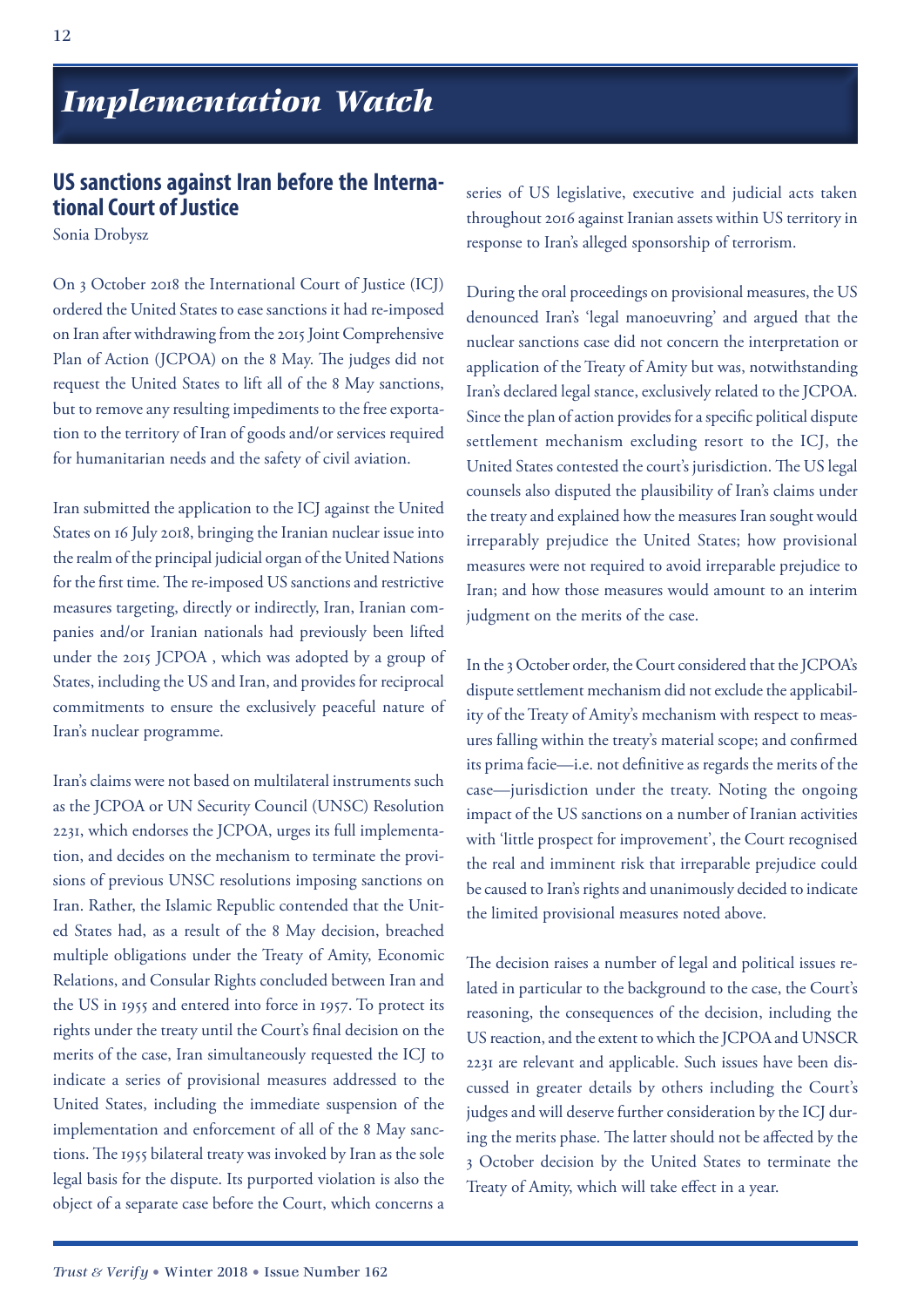### **Error in US biological weapons law leads to dropping of criminal charges**

Yasemin Balci

On 2 February 2017, a man visited a hospital in Fannin County, Georgia in the United States, worried that he had exposed himself to ricin, a toxin that is naturally found in castor beans and for which there is no antidote. When law enforcement officers arrived, they found a bottle in his car that tested positive for this toxin.

The man, known to be a member of a white supremacist group, was charged with violating section 175b(c) of Title 18 of the United States Code (18 USC 175b(c)). This section makes it a federal crime to possess a biological agent or toxin that is a 'select agent' without having registered with the Secretary of Health and Human Services. The defendant did not have the required registration.

However, the defendant's lawyers argued that the charges should be dismissed, as section 18 USC 175b(c) only referred to the select agents in a federal regulation titled 42 CFR 73.4, which did not list ricin. Ricin only appeared in the full list of select agents in 42 CFR 73.3. The prosecution admitted that this was a legislative error, but insisted that 'Congress intended to criminalise the unregistered possession of ricin, and to conclude otherwise would lead to absurd results'.

The District Court judge sided with the defendant's literal interpretation. While the legislative history of 18 USC 175b(c) might show that Congress intended to criminalise the unregistered possession of ricin, the language of  $18$  USC  $175b(c)$ clearly excluded ricin. According to the judge, it was not for the Court to rectify this legislative error, but for Congress. He noted that Congress had had ample time to do so, with 14 years having passed since the last amendment to that regulation.

This case highlights how challenging yet crucial it is to draft watertight legislation in order to secure convictions of those that misuse biological agents and toxins—and not just in the United States, but all States Parties to the Biological and Toxin Weapons Convention. As noted by the Fannin County sheriff, 'we have some legislative work to do'.

### **Homemade Chemical Weapon Used in Louisiana**

### Cedric Aperce

On 24 September 2018, the United States District Court for the Western District of Louisiana sentenced a 24-year-old soldier to 135 months in prison and 5 years of supervised release for manufacturing, possessing and detonating a chemical weapon. The case raises important questions on controlling toxic chemicals and the safety of first responders to chemical weapon incidents. Fellow soldiers had caught the defendant filming the explosion of a plastic container emanating smoke and a 'bleach-like' odour in the Kisathchie National Forest on 12 April 2017. The military investigation team noticed a brown semi-circular area of deadened vegetation at the site. Collected rock samples burst the plastic bag in which they were placed and an unknown substance started melting the latex gloves used by the investigators. A Hazardous Materials team was rapidly dispatched to decontaminate the scene and treat the initial investigators for breathing difficulties and skin burns.

Questions arise as to how the defendant freely obtained the main chemical component of his weapon: chlorine—a toxic chemical used in commerce and industry, but with potential chemical weapons applications. Such toxic chemicals are inherently difficult to monitor and verify due to their dual-use character. The United States implements the Chemical Weapons Convention (CWC) in its national legislation, but since chlorine is not a scheduled chemical under the Convention (and, as a consequence, under US legislation), it is not subject to the verification measures foreseen by Article VI of the CWC. However, under the CWC's 'general purpose criterion', toxic chemicals like chlorine are considered chemical weapons except where intended for purposes not prohibited under the Convention, 'as long as types and quantities are consistent with such purposes'. Another takeaway from this case is the difficulty of safeguarding first responders to chemical weapon incidents. Several investigators were affected by chemical residues—including one who endured permanent injuries resulting in medical discharge from the military—despite the involvement of several local and federal agencies, and the deployment of a specialised hazardous materials team.

*This article is abridged, an additional paragraph appears in the ebook version of Trust & Verify. - Editorial team.*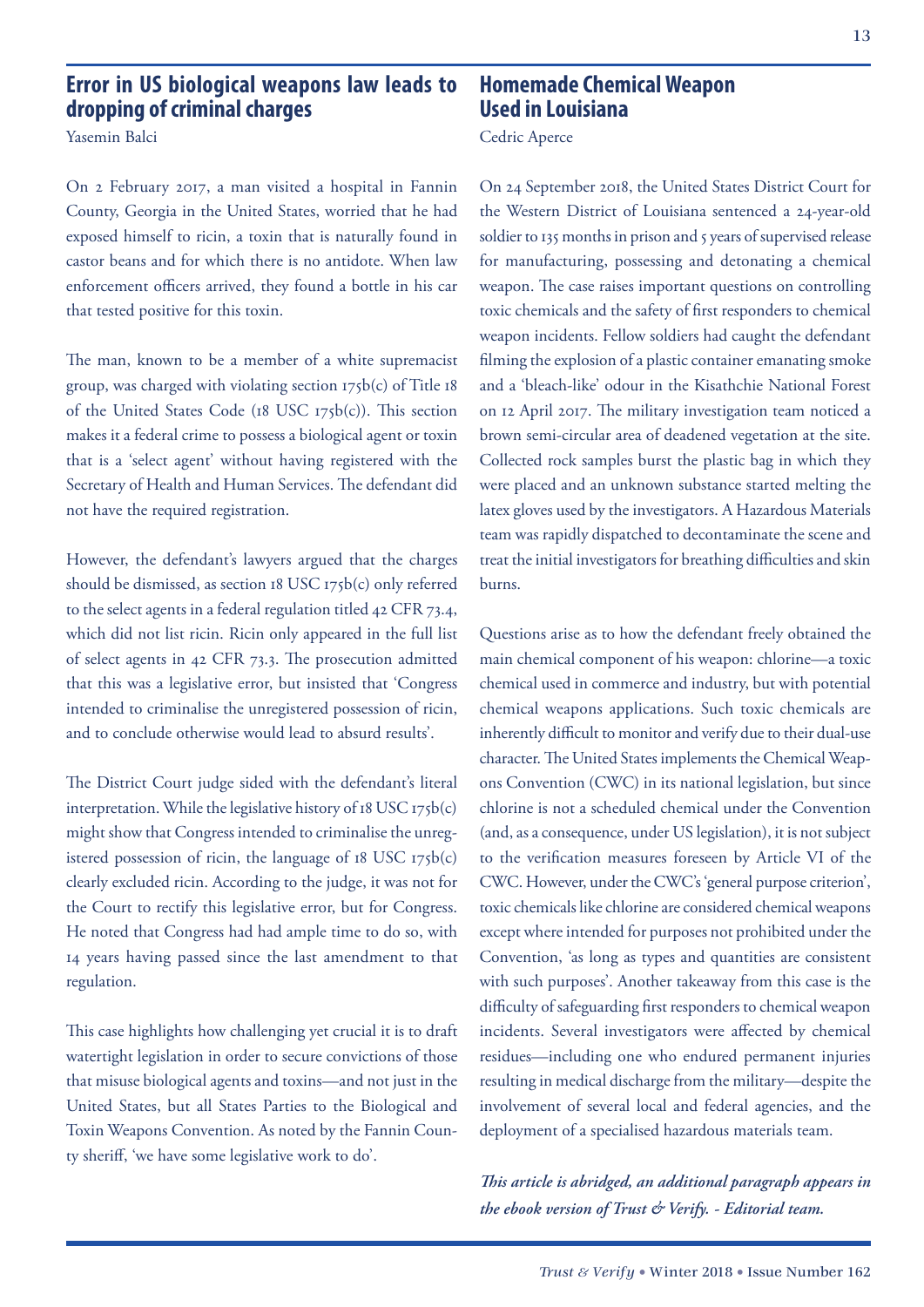# *Compliance Watch Compliance Watch*

### **UK financial sanctions watchdog publishes first annual review (abridged)**

Christina Rotaru

The UK's Office of Financial Sanctions Implementation (OFSI) published its first annual review in October. The OFSI was set up in March 2016 as part of the Treasury Department to ensure that financial sanctions are properly understood, implemented and enforced in the United Kingdom. It provides relevant information and guidance to businesses, issues licences and investigates breaches of financial sanctions. The review covered OFSI's activities in the financial year 2017-18 and noted its future priorities, and included the following key points:

The UK remains committed to ensuring that sanctions remain a 'robust, proportionate, and effective' foreign policy tool a situation that is expected to continue after the UK leaves the EU as part of the 'deep partnership' proposed by the UK on foreign policy and national security.

In 2017-18, the UK implemented 29 financial sanctions regimes for reasons including preventing terrorist financing, preventing nuclear proliferation, human rights abuses and the violation of national sovereignty, as well as the misappropriation of assets. As of 3 April 2018, 2,077 people and entities were targets in 26 financial sanctions regimes and appeared on OFSI's Consolidated List. 122 of those were added to the list during the 2017-18 financial year, primarily in the regimes applied to North Korea and the Islamic State (also called ISIL, ISIS or Daesh). In 2017-18, the UK brought in 'avoidance of delay' provisions for UN sanctions as part of the Policing and Crime Act 2017. These provisions allow the UK to implement new UN sanctions regimes and listings immediately after the relevant resolution has been adopted. OFSI has since implemented 18 such listings.

A new regime was also created for Burma in response to widespread human rights violations by its military and security forces, with the first financial sanctions listings added in June 2018. Under the Terrorist Asset Freezing etc. Act 2010, OFSI reports to Parliament quarterly on its operation of the UK's asset freezing regime. In January 2018, the Treasury made

a new order under the Anti-Terrorism, Crime and Security Act 2001 (The Andrey Lugovoy and Dmitri Kovtun Freezing Order 2018), which extended an asset freeze against two Russians accused of carrying out the 2006 killing in London of former Federal Security Service officer Aleksandr Litvinenko. As of September 2017, £12.8 billion of frozen funds were held by UK businesses, excluding the value of other frozen assets and 16 UK properties subject to an asset freeze. The regime with the highest value of frozen assets was Libya (£12,061,000,000), followed by Iran (nuclear proliferation) (£502,500,000), Syria (£161,100,000), Egypt (£24,400,000), Ukraine (Sovereignty) (£18,200,000) and Others (£9,200,000).

In 2017-18 OFSI received a total of 122 reports of suspected breaches of financial sanctions, with a reported value of around £1.35 billion. While OFSI can impose monetary penalties for serious breaches, such powers apply only to offences that occurred after 1 April 2017 (when the law was introduced). No penalties were imposed in 2017-18 but a number of cases are under investigation where a penalty may be appropriate. OFSI anticipates imposing such monetary penalties in 2018-19, although the majority of cases will continue to be resolved by enforcement activity short of a penalty. In August 2017, OFSI extended the scope of the reporting obligation from 'relevant institutions' to 'relevant businesses and professions'. The Sanctions and Anti-Money Laundering Act 2018 provides the framework for these reporting requirements and offences, which will continue once the UK leaves the EU.

OFSI licences and authorisations enable individuals and businesses to carry out permissible transactions—such as meeting basic needs, humanitarian aid and payment of legal fees—that would otherwise be against the law. OFSI issued over 50 new licences in 2017-18, the majority of which were for payment of legal fees, and nearly 100 amendments. The most licenses issued were for Libya (15), Egypt (13), Others (13), and Ukraine (Misappropriation) (10). Three authorisations and five amendments to authorisations were also issued over the same period. With its publication of the FAQs Guidance for the Charity Sector in October 2017, OFSI remains committed to working closely in 2018-19 with the charity sector and the Department for International Development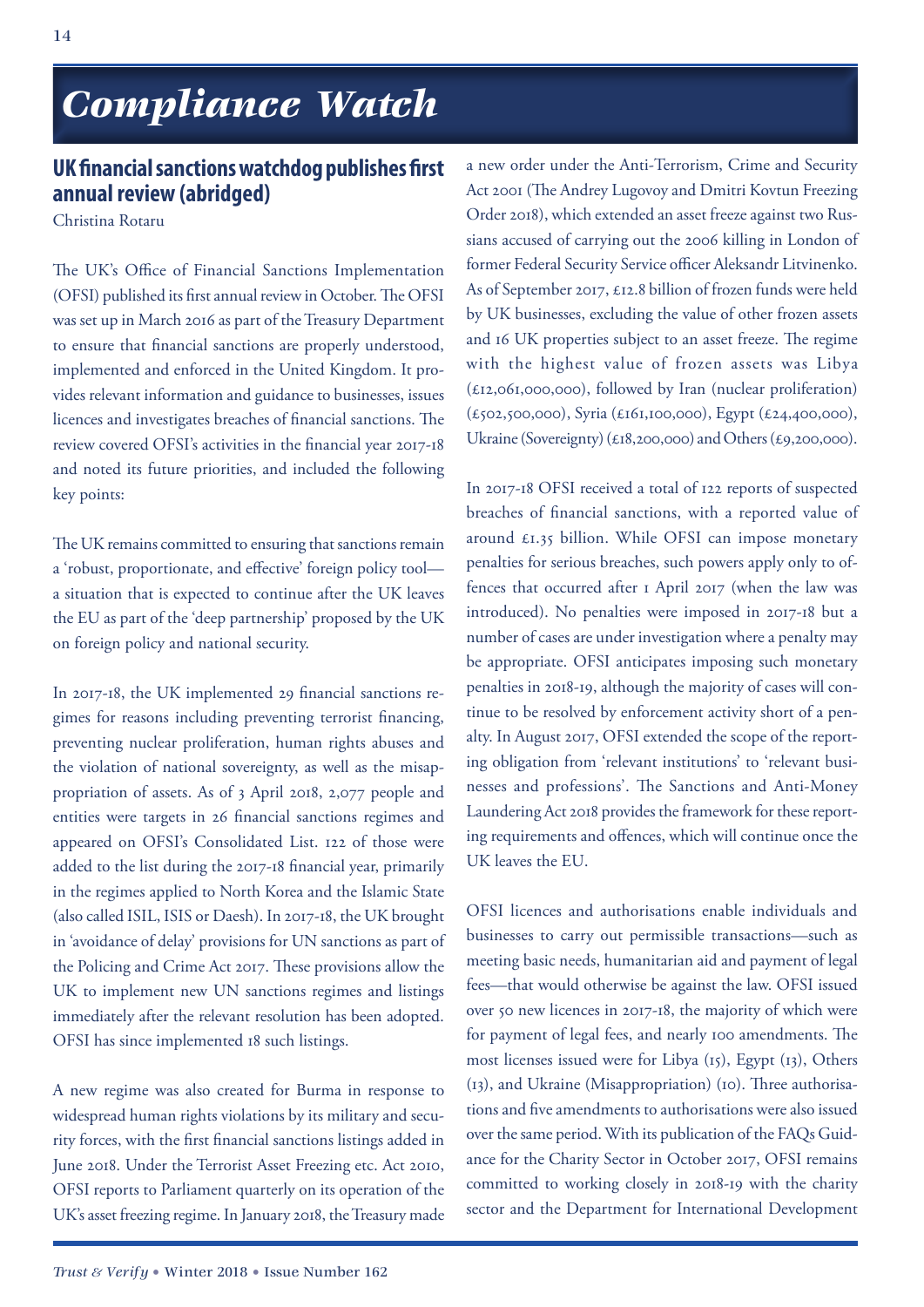to raise awareness of the potential availability of licences and authorisations on humanitarian grounds.

Over the last financial year, as part of its awareness raising activities, OFSI engaged with high-priority sectors—financial services, NGOs, export and import and legal—and had first contact with new sectors to improve industry compliance. OFSI representatives spoke at over 60 public events over this period in the UK, the United States and Europe, and engaged with partners multilaterally through the EU, UN, G7, OECD and the E3 (UK, France and Germany), and bilaterally with the Crown Dependencies, the Overseas Territories, EU member states and other partners. Several guidance documents were issued during the year and digital communications were also enhanced with OFSI making significant contributions to subscribers via its alert system, and through its blog and LinkedIn page.

### **Standard Chartered Faces \$1.5bn fine for Iran sanctions violations**

Christina Rotaru

The British multinational banking and financial services company Standard Chartered may face a new fine of up to \$1.5bn from the US Department of Justice (DOJ) for allegedly enabling customers to breach US sanctions against Iran.

The investigation into Standard Chartered has focused on allegations that it permitted clients with Iranian interests to conduct US dollar transactions through Standard Chartered Bank after 2007, despite US sanctions against Iran prohibiting it from doing so. In 2012, Standard Chartered paid the DoJ \$667m for violating those sanctions and entered into a deferred prosecution agreement (DPA) with US regulators to avoid criminal charges. In the previous investigation, the bank was found to have helped customers to circumvent the sanctions by changing banking codes, replacing references to sanctioned entities in payment messages and deleting payment data. The initial DPA reached with US regulators and the term of an independent monitor appointed to oversee the bank's effort to improve compliance have since been extended three times and are now set to expire at the end of 2018.

US authorities are presently looking into whether the bank continued to breach sanctions by processing US dollar transactions for Iran-controlled entities even after the DPA was signed. The new charges concern whether Standard Chartered permitted Iranian customers to move money through Dubai, and the extent to which any such activities were shared with relevant US authorities in 2012. If Standard Chartered is found to have breached its DPA, the bank could face further fines and a criminal prosecution.

According to a Standard Chartered spokesperson the bank is fully cooperating with the investigation, which the DOJ is conducting with other agencies, including the Manhattan District Attorney and the New York Department of Financial Services. The investigation is expected to be resolved by the end of 2018.

Standard Chartered is not the only European financial institution to be penalised for breaching US extraterritorial sanctions. In 2014, French bank BNP Paribas paid a record \$9bn fine, while Germany's Commerzbank signed a £1.45bn settlement with the US regulator in 2015.

## **DPRK Sanctions Evasion Tactics at Sea Continue**

Cristina Rotaru

Despite the recent thaw in relations between Washington and Pyongyang, North Korea appears to be continuing to exploit weaknesses in global shipping registries to facilitate illicit maritime activities. Because roughly 90 per cent of world trade is seaborne, such illegal behaviour poses major reputational business risks to flag States, as well as additional financial and security-related costs associated with non-compliance under relevant UN Security Council sanctions. Open registries, in particular, face frequent exploitation, since North Korean-controlled vessels often use so-called flags of convenience to mask inconvenient ties (see Trust & Verify No.161). Ships may also engage in 'flag-hopping'—the frequent change of flag to obfuscate ties to North Korea—making it difficult for national authorities to keep track of their activities.

*This is a preview. The full version of this article continues in the ebook version of Trust & Verify. Apologies - Editorial team.*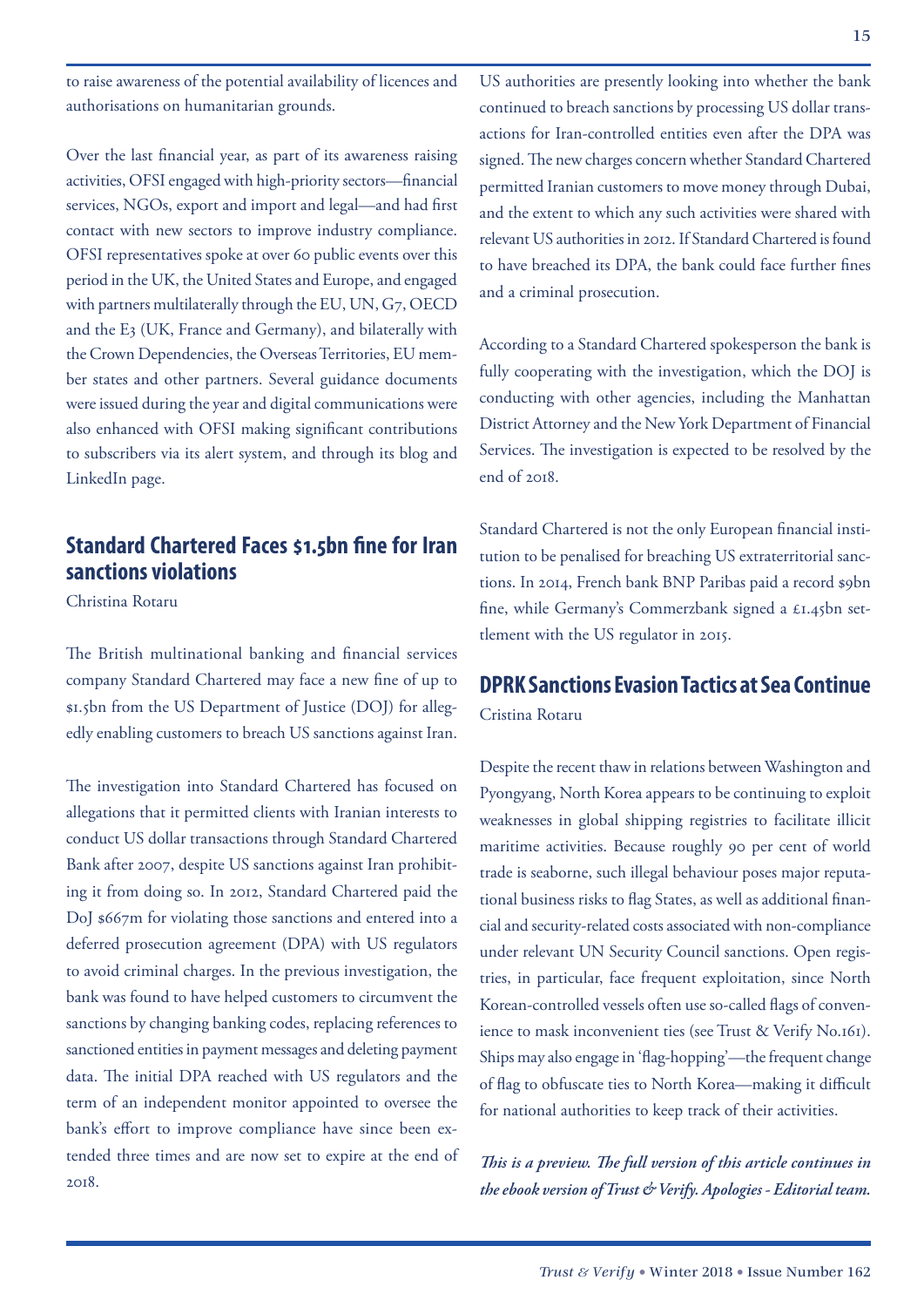## *Science & Technology Scan*

## **'Hardware Hack' allegations highlight risks with global technology supply chain**

Alberto Muti

Allegations of a high-profile hack by China on server motherboards intended for the US market emerged in October 2018. While details of the attack are still vague and contested, if confirmed, it could potentially grant China deep and longterm access to data and server operations used by a range of high-profile US companies, including Amazon (which builds and operates data centres for the US Government, including intelligence agencies) and Apple, as well as banks and US government contractors. This adds to ongoing security concerns about Chinese manufacturers Huawei and ZTE, which is also part of a wider US-China trade dispute. These latest allegations highlight the trust and verification issues inherent in the global supply chain for components of technological equipment and IT infrastructure.

The allegations centre on claims that a small microchip has been added to Super Micro Computer (Supermicro) motherboards manufactured in China. Disguised as a different kind of electric component, the chip would be able to interface with the 'baseboard management controllers'—the piece of hardware that administrators can use to remotely control individual servers, even during a computer crash or shutdown, to inject malicious code into the server's code. The chip would also be able to 'call home', contacting remote servers abroad that would send additional instructions to the now-compromised server, or extract information when needed. This kind of hack could potentially provide the perpetrators with hidden, long-term and deep access to operations: they could exfiltrate data, including encryption keys, circumvent software security measures and tamper with software run on the machine. The original article describing the attack claims that it was carried out by China's People's Liberation Army between 2014 and 2015 with the aim of targeting high-value corporate secrets and national security data.

Third-party investigators hired by Amazon as due diligence prior to the acquisition of a company specialising in the processing and compression of video files found the secret chips installed on the company's servers, triggering a US Government investigation. The hacked motherboards were manufactured in China for a leading US-based company, whose products can be found on many industrial servers worldwide. Apple and Amazon, as well as the US Department of Homeland Security and the UK's General Communications Headquarters, have all rebutted the allegations. Indeed, all parties explicitly named in the article have denied being victim of hardware manipulation.

The cybersecurity community is divided by the story, with some experts casting doubt on its veracity, especially because of a lack of independent verification and reporting on the matter. For example, no pictures of the manipulated motherboards or samples of code and data from the 'secret' microchip have been made public on the web, contrary to normal practice in the cybersecurity community. Other experts noted that the described method of attack was credible and consistent with known state-led cyber-espionage. Cybersecurity researcher Nicholas Weaver, writing for Lawfare described the article as a 'sobering wake-up call' regardless of whether the specific story is true.

Concerns about hardware integrity are not new. A wide range of possible approaches for hardware manipulation have been identified that target computers, servers and smartphones, some of which are significantly easier to implement than the alleged hack that hit Amazon, Apple and others. This is a particularly sensitive issue given the globally distributed supply chain for hardware. Even when products are designed and engineered in Europe or the United States, components are mainly manufactured in China and Southeast Asia. It is estimated that China alone makes 75 per cent of the world's mobile phones and 90 per cent of its personal computers.

Moving the manufacture of such components back 'in-house' is thought to be unfeasible, not least because of the impact on the price of technological goods, which would increase considerably. Thus, governments apparently have little option but to place their trust in components manufactured abroad, including in countries with whom they do not necessarily share tight security relationships. Furthermore, the supply chain extends to cover software development, assembly of goods, and shipment, and each of these steps may be com-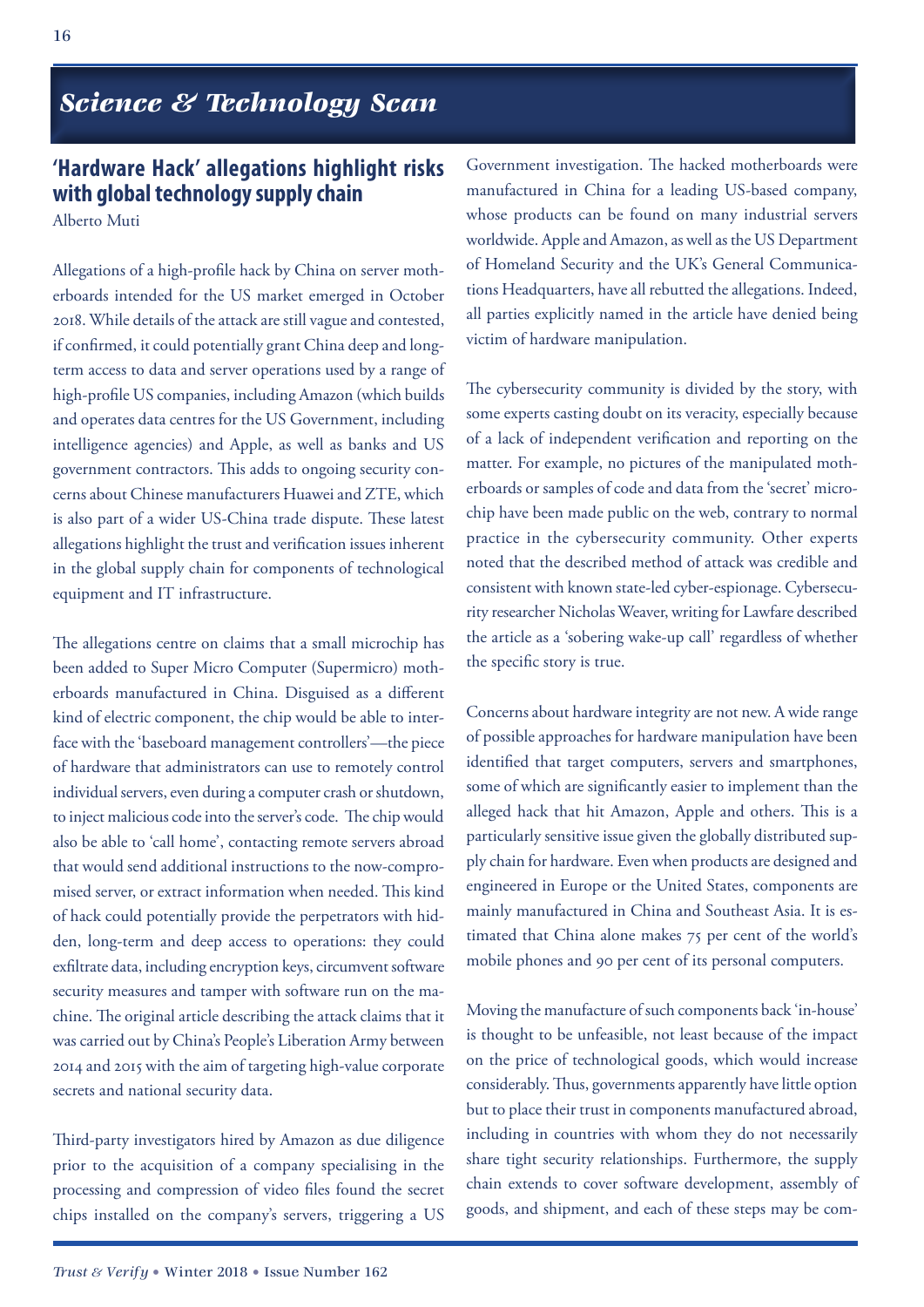### promised.

According to international cyber security expert Bruce Schneier, "We can't trust anyone, yet we have no choice but to trust everyone". Trust in the presence of risk has historically been a lynchpin of international arms control efforts, some of which have come with innovative approaches to solve logistically and technologically complex verification challenges. The breadth of the global supply chain would certainly make it extremely difficult to introduce global monitoring systems as extensive as those devised for the nuclear or chemical industries. Nonetheless, future efforts aiming at mitigating this supply chain problem may look at arms control for principles and lessons learned.

## **Measuring explosives in nuclear weapons**

Andreas Persbo

Research efforts on ways to verify the dismantlement of nuclear explosive devices often focus on measuring the fissile material pit residing in the centre of the weapon. How to get access to this metal and under what conditions they can be measured are the subject of continuing research and debate. However, what if the non-nuclear components could be measured instead?

This is precisely what four Chinese scientists—Huang Meng, Zhu Jianyu, Wu Jun and Li Rui—proposed in a recent paper, 'Determining Age of High-Explosive to Support Nuclear Warhead Dismantlement Verification' in the journal Applied Radiation and Isotopes. The idea is simple: to measure chemical explosives that are removed during dismantlement. As the explosives stay close to a source of radiation, they will react and form nuclei. These new nuclei will be more abundant the longer the chemicals remain near the pit. The researchers found that Carbon-14, sometimes referred to as radiocarbon, was the most promising nuclei to measure to determine the source of the explosive. Radiocarbon dating is a standard scientific technique used to determine the age of materials and objects found in nature.

The researchers found that the abundance of radiocarbon in explosives surrounding plutonium pits is higher than that observed near uranium pits. While not surprising, given that plutonium is much more active than uranium, this means that explosives coming from these type of weapons are more

difficult to measure. The authors also highlight that it may be possible to derive the mass of fissionable material when using this method, and so recommended the application of some 'information barrier' on the measurement.

The research is not based on the measurement of real explosives, but instead used a simulation: a Chinese-developed Monte Carlo neutron-photon transport code called the JMCT. If this measuring approach is deemed useful, the simulation will need to be validated by live measurements.

More information: Huang Meng, Zhu Jianyu, Wu Jun and Li Rui, Determining Age of High-Explosive to Support Nuclear Warhead Dismantlement Verification, Applied Radiation and Isotopes, https://doi.org/10.1016/j.apradiso.2018.10.010

## **Timely monitoring of ships using Copernicus**

Andreas Persbo

The accessibility of free satellite imagery has spawned a wealth of new monitoring initiatives. A recent paper by Urša Kanjir, a guest researcher with the Institute of Anthropological and Spatial Studies in Slovenia, proposes using Sentinel-2 data to track migrant vessels in the Mediterranean Sea. In a wellargued submission, she describes the process in which freely available imagery can be used to monitor ships in a 'timely and consistent manner'.

The Sentinel-2 mission consists of two satellites, 2A and 2B, which were launched by the European Space Agency in 2015 and 2017, respectively, as part of the EU's earth observation programme, Copernicus. Intended for use in areas such as forest monitoring and natural disaster management, the satellites operate in 13 spectral bands, from visible to shortwave infrared, with a 10, 20 and 60-metre spatial resolution. Data is free to access and use, and is refreshed several times a day.

*This is a preview. The full version of this article continues in the ebook version of Trust & Verify. Apologies - Editorial team.*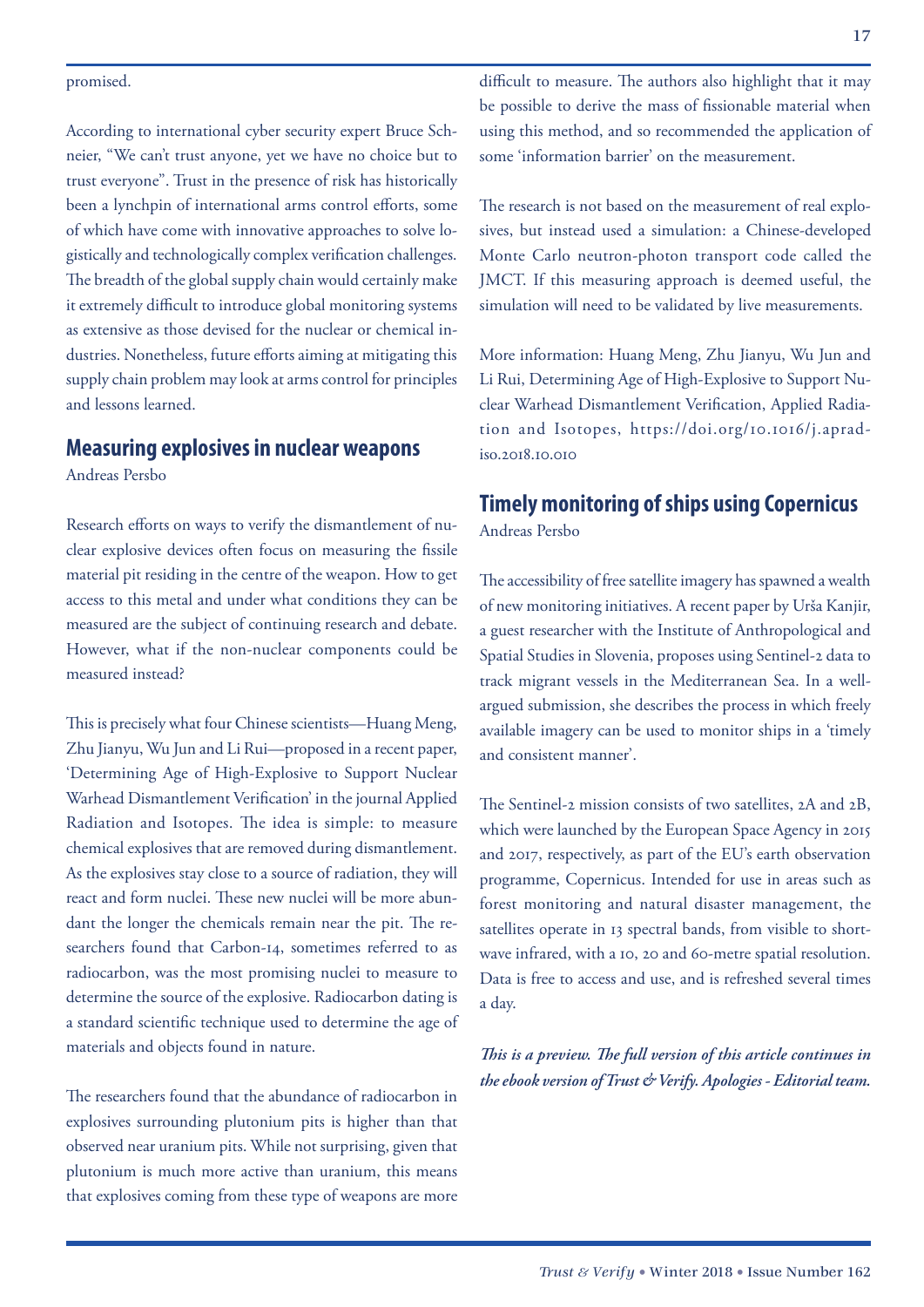# *Centre News*

### **National Implementation**

Programme staff

Since July, our National Implementation Measures (NIM) team has been working across projects to foster implementation of chemical, biological, radiological and nuclear (CBRN) international instruments.

The programme's expertise in the implementation of the Biological Weapons Convention (BWC) brought us to Geneva for the 2018 BWC Meetings of Experts in August. Programme Director Sonia Drobysz spoke at a side-event on EU legislative assistance in BWC implementation, while Legal Officer Cédric Apercé presented on the different approaches to national implementation in a US-organised side-event. Mr Apercé also delivered the Joint NGO Statement on national implementation to the plenary meeting.

As part of our legislative assistance work on the implementation of UN Security Council Resolution 1540 (UNSCR 1540) and its strategic trade aspects, Senior Legal Officer Yasemin Balci participated in a capacity-building workshop on strategic trade control enforcement under the framework of UNSCR 1540 on the 20-22 August in Lusaka, Zambia.

On the 19-20 September, Mr Apercé attended the 2018 Stockholm Security Conference, which discussed the implications of emerging technologies on international security, and the appropriateness of arms control frameworks.

In early October, NIM staff facilitated a workshop in Casablanca, Morocco, on biosafety and biosecurity in Mali. This formed part of the 'National Biosafety & Biosecurity Implementation Measures in Mali' Phase II Project, funded by Global Affairs Canada and co-implemented with the International Federation of Biosafety Associations (IFBA) and the Malian Association for Biosafety and Biosecurity (MABB).

This quarter, the NIM team also continued implementing the legal work packages of EU CBRN CoE Project 61 on the management of chemicals in Southeast Asia, and Project 53 on strengthening biosafety and biosecurity in Central Asia.

We conducted legal research and analysis, participated in a regional workshop for Central Asian States Parties to the BWC on scientific and practical implementation issues, in Almaty, Kazakhstan, on the 23-24 October, and published our report on emergency response planning in Central Asia.

EU CBRN CoE Project 67 on CBRN waste management work in Southeast and Eastern Europe gathered all of its consortium members and partner countries together for its Kick-Off Meeting in Podgorica, Montenegro, on the 19-20 October. Ms Balci participated as the legislative non-key expert in this meeting, during which plans for project implementation were shared and discussed.

### **Verification and Monitoring**

Programme staff

During this period, the programme completed its project on 'Strengthening the Open Skies Treaty: A Technical, Legal and Policy Analysis' supported by the US Department of State, while continuing its work on 'Examining technology and associated procedural needs for international bio-forensic investigations strengthening biological weapons investigations'.

In August, the programme began a three-year project on nuclear disarmament verification measures for the achievement and maintenance of a world without nuclear weapons. In addition to seeking to develop and strengthen such measures, the project will also consider how to take forward the work of the Group of Governmental Experts (GGE) established by UN General Assembly Resolution 71/67 to consider the role of verification in advancing nuclear disarmament, once it concludes its work in 2019. The project focuses on engaging with a group of non-nuclear weapon states on their potential involvement in international verification research activities. It is funded by the Norwegian Government.

Under this project, on 31 October, VERTIC, together with the United Nation's Office for Disarmament Affairs (UN-ODA), held a seminar on capacity building for nuclear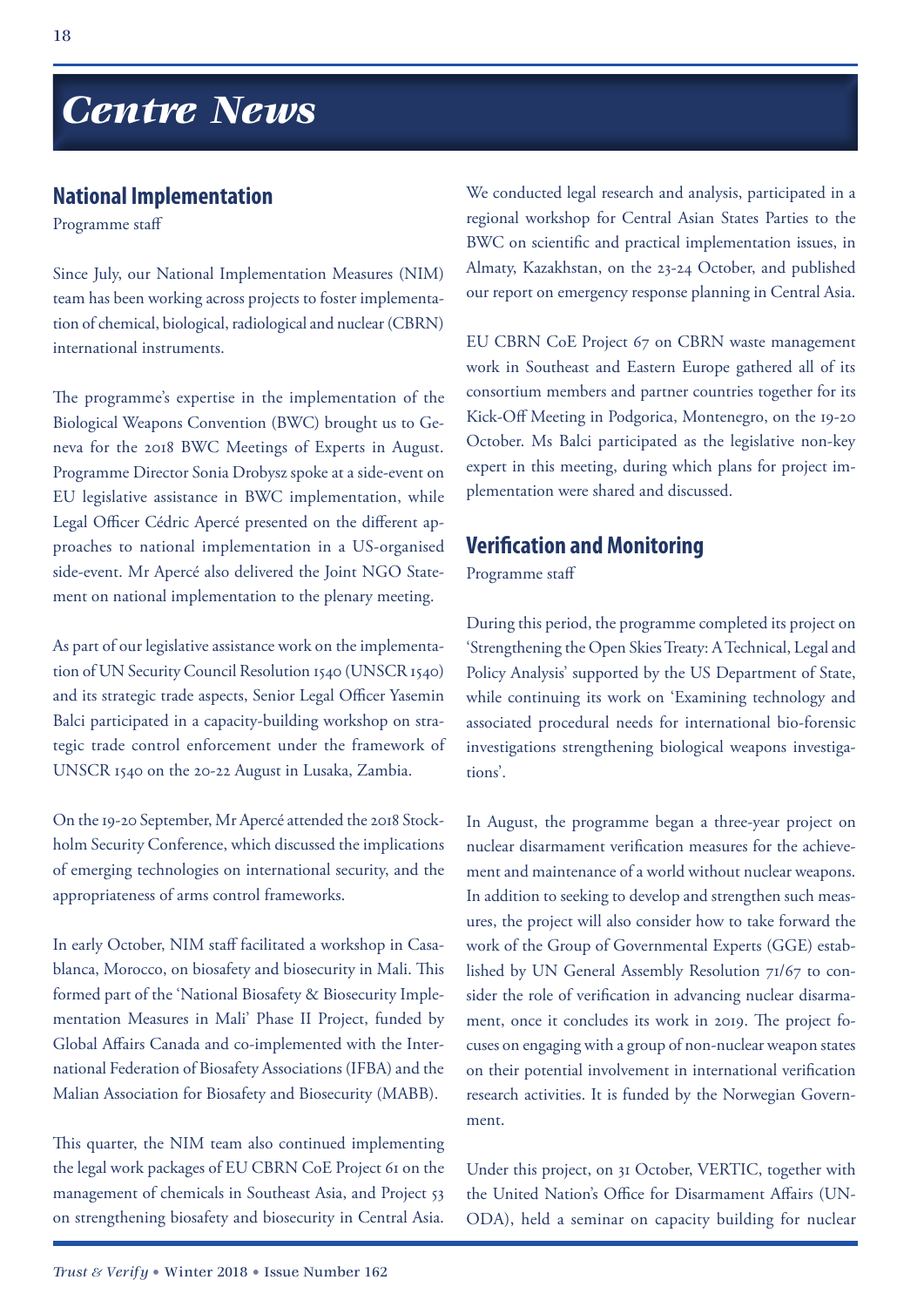disarmament verification during the UN General Assembly's First Committee on Disarmament and International Security meeting in New York. Speakers included: Ms Hana Cervenka, First Secretary of the Permanent Mission of Norway to the United Nations, Geneva; Mr Reto Wollenman, Deputy Head of Arms Control, Disarmament and Nonproliferation Section, Federal Department of Foreign Affairs, Switzerland; Mr Marcelo Camara: Head of the Division of Disarmament and Sensitive Technology, Ministry of External Relations, Brazil; and Ms Ingrid Kirsten, Senior Research Associate, Vienna Center for Disarmament and Non-Proliferation, Austria. The seminar was chaired by Mr Ioan Tudor, chief of UNODA's WMD Branch.

Building on our long-standing activities to strengthen and facilitate non-proliferation norms and controls globally, the programme, under a grant from the UK's Foreign and Commonwealth Office, hosted a training workshop on the implementation of IAEA Safeguards in the Uranium Mining Sector in Namibia. The training workshop covered the general topic of nuclear disarmament and non-proliferation and control of nuclear materials. Its particular focus was the key IAEA Safeguards reporting and inspection requirements that apply to uranium mines and related regulatory matters.

In November, Senior Researcher Alberto Muti travelled to Vienna to attend the 9th annual meeting of the Asia-Pacific Safeguards Network (APSN), where he discussed VERTIC's work with interested states. While in Vienna, Alberto also participated in the IAEA Symposium on International Safeguards, where he provided an overview of VERTIC's work on capacity building for safeguards implementation and Safeguards-Security-Safety (3S) integration. Team members also attended the 62nd Annual IAEA General Conference in September in Vienna. Later in the quarter, under the same work strand, Senior Researcher Noel Stott met with Malawi's Atomic Energy Regulatory Authority and other stakeholders to discuss options for building national awareness and capacity on safeguards implementation and uranium mining.

Alberto Muti and Larry MacFaul attended the Fourth Review Conference of the Chemical Weapons Convention in November and contributed to a side event organised by the Government of Sweden, on 'Support to States Parties' efforts to combat the threat of chemical terrorism'. Alberto presented the results of a recent VERTIC pilot study on the IAEA experience of supporting international nuclear and radiological security efforts. The study reflects on how lessons learned in that context could be applied by the OPCW to support chemical security efforts worldwide and combat the threat of chemical terrorism. Other speakers on the issue of chemical security included the Swedish Ambassador, the Head of the Office of Strategy and Policy at OPCW and a representative from the Government of Kenya.

Finally, the team is happy to report that on 23 September the Director of the VM programme become the proud father of a baby girl. Fellow staff are excited to welcome their newest non-proliferation expert.

### **Special Projects**

Programme staff

During this period we welcomed Cristina Rotaru, who joined the team as a Researcher on 10 July. With our team now at full strength, we pressed on with research concerning legal issues arising in sanctions implementation.

Angela participated in a workshop on North Korean maritime sanctions implementation, held in Suva, Fiji on 2-3 July, where she gave a presentation on states' obligations under the relevant UN Security Council resolutions.

Angela also participated in a public talk on the Treaty Prohibiting Nuclear Weapons, convened by the New Zealand Institute of International Affairs, at the University of Canterbury on 18 July, which Celeste Donovan also attended.

Finally, Angela met with officials from New Zealand's Ministry of Foreign Affairs and academics from Victoria University of Wellington, in Wellington on 1 August, before participating in a Public Advisory Committee on Disarmament and Arms Control meeting on 2 August. She spoke to the 'Women in Law' student group at the University of Canterbury on careers in public international law on 14 August.